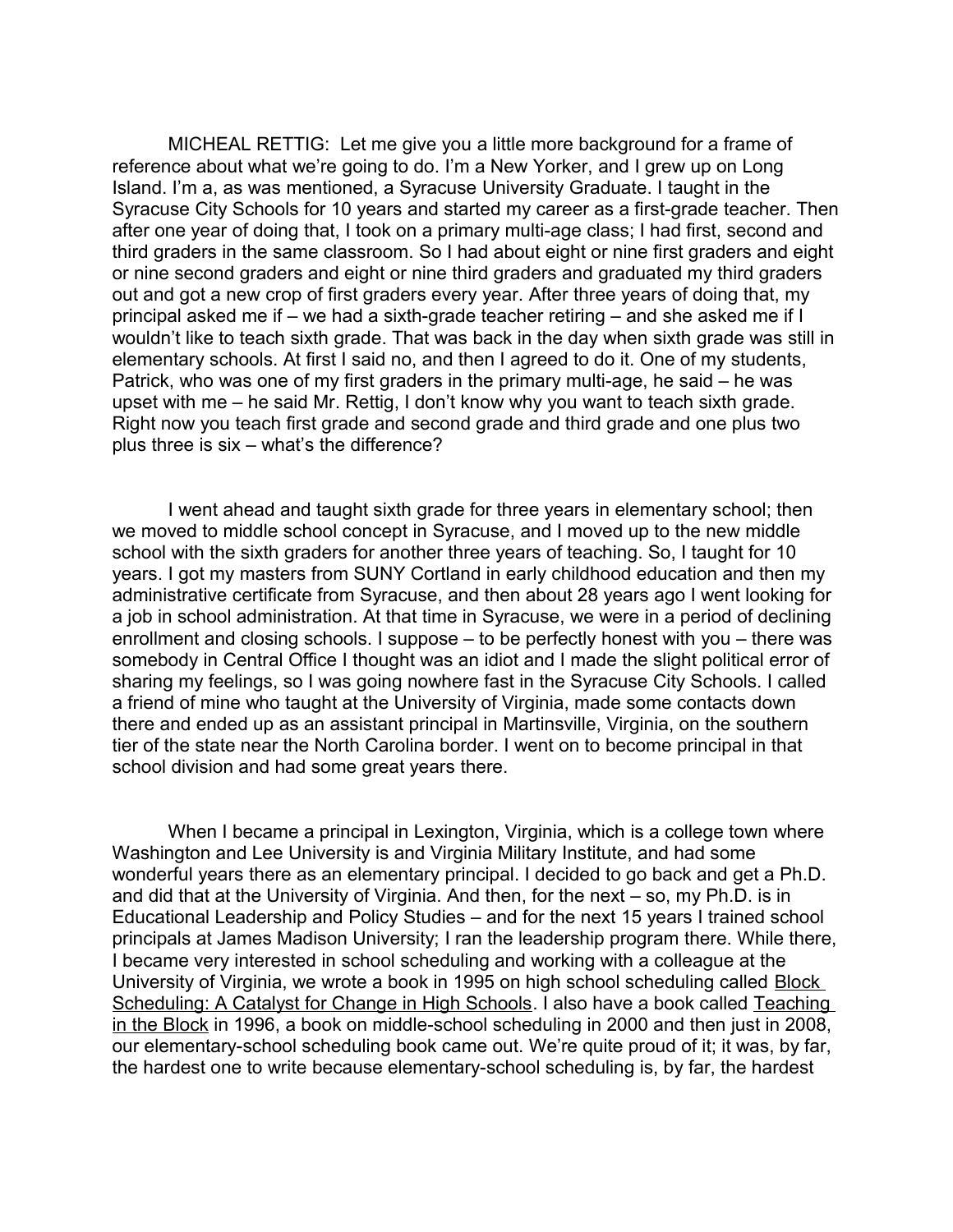scheduling to do. Your colleagues in secondary education discover that if they ever venture down into our midst. And the reason that elementary-school scheduling is so much more difficult than secondary-school scheduling is because at least at those levels – middle and high school – they've agreed on one important thing; the length of a period or a block or whatever it is, they're all the same, you know, and not so much in elementary school. So, therein lies part of our problem with scheduling in elementary school.

So, I retired, as we said, four years ago from *(inaudible)* school for about 20 years, and that's what I do full time. I was in Easton, Pennsylvania on Tuesday and Wednesday. I will be in Nazareth tomorrow. I'm here today. Next week I'm working a couple of days in Las Vegas and relaxing a couple days with my wife there, and I've done some – like it was said – I've worked in Pennsylvania a lot, mainly some PaTTAN sessions that have been around the state, so I have lots of experience in your state and know something about it anyway.

On a personal note, I'm married and have three children, and I am quite proud of them. That's my son, Dan, right there, and he's one of us. He is a middle school math teacher, and he's in his seventh year of teaching. He is married to Erin right here in purple; she's an elementary counselor, and they both work in the same school division, which is the Henrico County Schools right outside of Richmond. And then, because I'm in charge, I get to do this. Twenty two months ago, they made us very happy. We got a lot of snow in Virginia this year, and that's Sean Michael and I heading down the hill. So then, my youngest one right here, Allison, with a card in her face, she is a junior bachelor's and master's degree, too, in teaching, but she got out last year, which was not the world's best year to get out of education programs, so she is working in a bank full time right now with benefits, and she is getting married this summer – I'm upset about that! And then my renegade non-educator right there is – that's her graduation, we're okay with her though – that's her graduation for UVA Medical School. She's finishing up a residency in family practice right now in Boston and then will move on to Rush Memorial in Chicago next year for a one-year in sport's medicine. And that's my wife and her sister.

What are we going to do here? Oh, I know what I need to do. It's been a while since I was in the classroom, but I do like to provide a little proof that I was there, and I provided this proof in response to an e-mail I got from a student. When you're in elementary ed, you don't hear from your students all that much, you know, years hence, especially if you moved away from where you did your teaching 25 years ago, okay? But every once in a while I will get a contact from somebody I had back in the day, and I got an e-mail about three years ago from a student I had in my second year of teaching in first grade in that primary multi-age, and here's what she had to say. "Dear Mr. Rettig, I was once your student at Webster Elementary, and I am currently working as a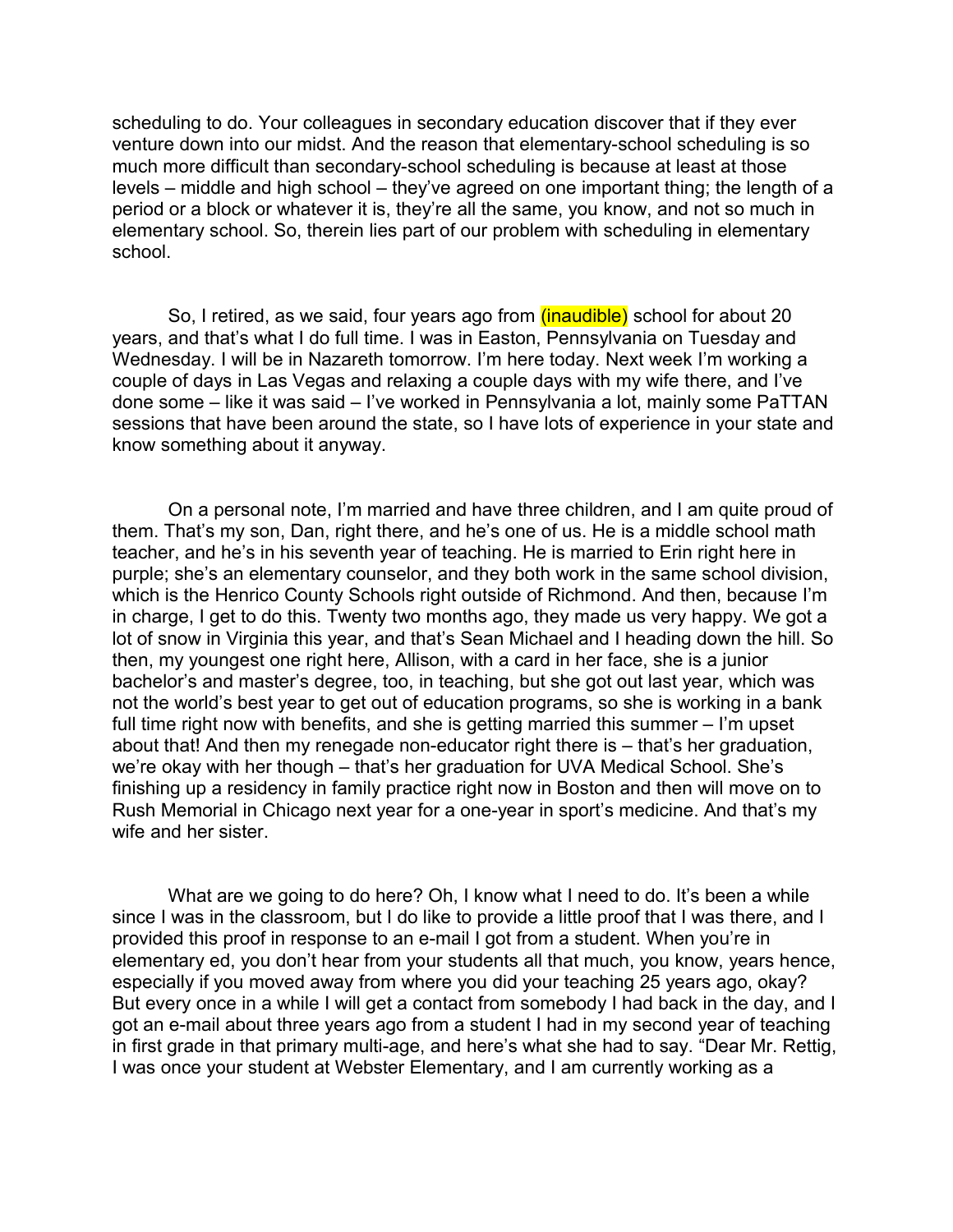teaching assistant at Paul V. Moore High School in Central Square, New York. Recently, we had a keynote speaker address the superintendent's conference; she asked us to remember our first grade teacher, and did they impact our life? Are we, as educators, leaving a legacy? It was easy for me to recall my first-grade teacher as you were also my second-, third- and sixth-grade teacher. And, she goes on to say some nice things, and she is working in a school and all that, and I remembered her. So, I went back to my box of educational memorabilia – everyone of you has something like that where you have pitching your class pictures and programs and that kind of stuff from your career – dug through it, found all the pictures I could find of Kelly and scanned them into my computer and e-mailed her back with this mega e-mail with pictures of her in my class back in the day. Unfortunately, I happened to be in some of those pictures, so be careful what you say here! Here we go, here is Carolyn she is in this is Carolyn in first grade in my primary stage about 30 kids there. We had a substitute teacher that day! John Travolta was in the house! Some of you remember this stuff – some of you, not many! I had a 20-something in one of my sessions not too long ago; he asked me if I still had that suit. No, I have the medallion I used to wear with it, though! But these are my first graders down here, my second graders kind of in the middle and my third graders up at the top. That's Billy right there with the tie on. You're going to see Billy in the next picture, too; he always wears a tie. Where's Billy, where are you Billy – no, not there – that's not Billy. Come on, where are you? Oh, there he is, yeah, yeah, there's Billy. And Kelly is right there. Then this is the next year – I was a student teacher, I guess. And my son is a teacher and, you know, every once in a while we go over to his house visiting he and his wife and Sean, and he'll come back from school and I kinda look at him with my administrator eyes, and I'm thinkin', man this guy's not all that well pressed for being a professional in education, and I start to think well, maybe it's just this, you know, this new generation thing, you know, but then I look at this picture and I wonder if it's more genetic than generational, you know; it's not so hot. Then this is um...

I started my career, my college career, as a music major. I was a trumpet player until I discovered that the Chicago Symphony wasn't in my future, and then I switched to elementary education because then I could do everything. I was really interested in everything, so I still did music, played a little guitar with my kids, and they got pretty good. So they used to do solos and duets and trios and then the whole class would come in with the chorus, and we got good enough we put the show on the road. This is somebody's retirement there, and that's Kelly with a couple buddies in a trio, and that's the same gig, I guess. This is out at a mall – that's her little sister – that's why that's here. And this is the sixth grade trip. When she was in sixth grade, we went to Montreal, Canada for three days with our whole sixth grade from our elementary school, which was a pretty cool trip for these kids – most of them had never been out of Syracuse. Terry is sitting right next to her, too; I mentioned Terry for a moment. She is going to show up in a discussion again. Oh, we did a joint production of the "Wizard of Oz" when Kelly was in sixth grade. She happened to be the scarecrow, but it was joint production of sixth graders and first graders together, you know. Great music teacher. We had to have first graders in the production, of course, because we had to have munchkins and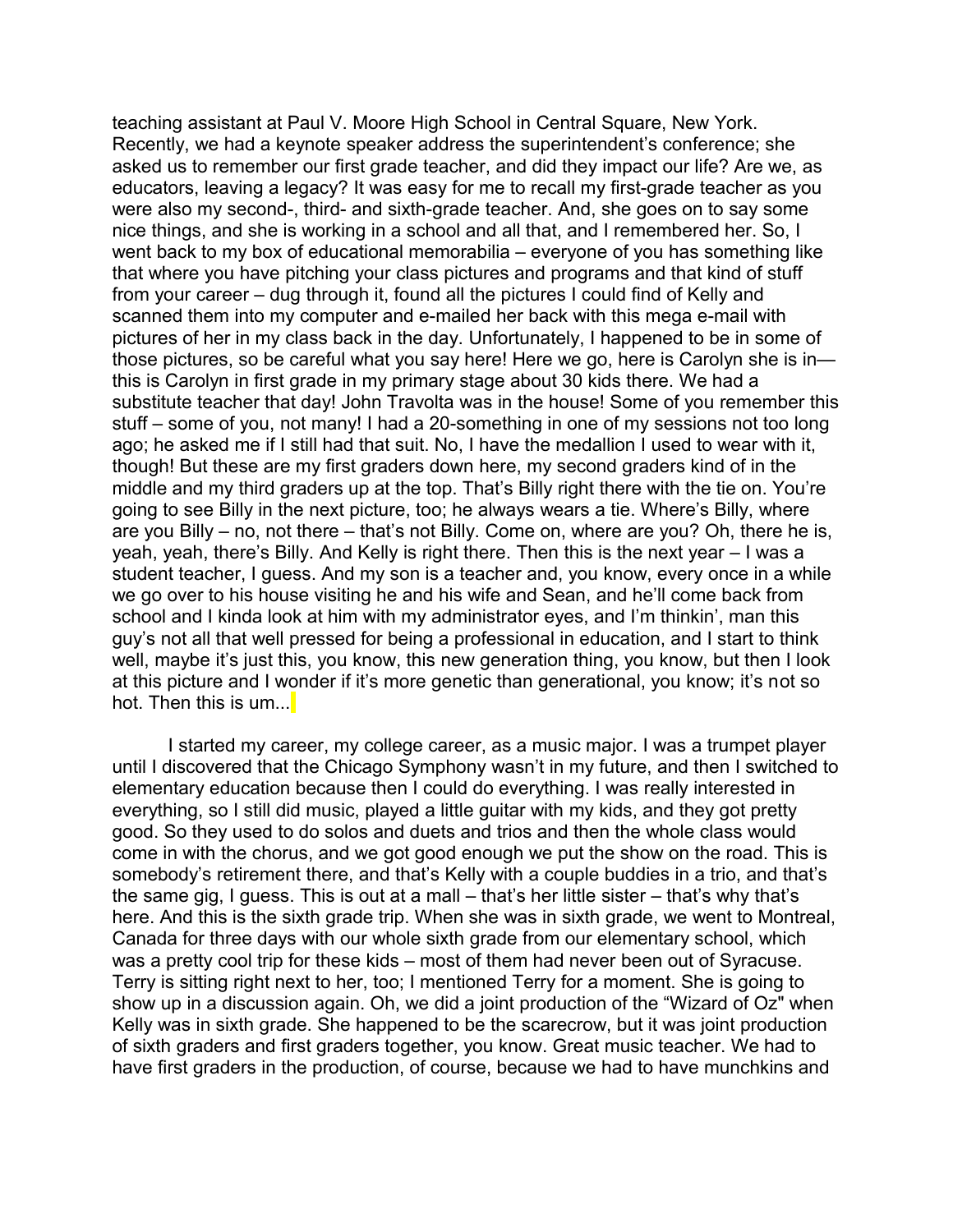flying monkeys and Toto, you know, so it was a good combination. But the leads were all fifth and sixth grade, and there's that and there's one of the high-tech programs, and then this is class size. Yeah, I'm cheating. That was two classes. There's - It's still pretty big there's probably 60 kids there, but the years that I had the primary multi-age, first, second and third grade, I community organizer-taught with my friend Iola, who had the intermediate multi-age, fourth, fifth and sixth grades – we were kind of two-room schoolhouse was in our larger building – and we actually carried kids back and forth; it was lots of fun. She hated to have her picture taken, though, so she wouldn't get in the shot. That's why I'm standing by myself. But Kelly's around in there somewhere. And this is sixth grade – sixth grade – when she was in the sixth grade and then standing right here with her eyes closed. That's Terry right there.

I point Terry out because she is another person I got an e-mail from not too long ago, a couple years ago. It was kind of embarrassing, but it's so nice I have to share it anyway. "This is a brief e-mail to say thank you, thank you, thank you. You probably don't remember me, but you were my sixth-grade teacher at Webster Elementary School in Syracuse, New York. Now that I have four children of my own, I've come to the conclusion I was a bit of a challenge at times. In short, I often think of words of encouragement and how they made a difference in my life. I lived in the housing projects, my family was on Welfare, and all my friends were becoming pre-teen and teen moms. After your class, I became an A student, graduated from the U.S. Naval Academy, became the first African-American woman, arguably the first woman assigned to a combat tactical jet squad. I worked for the Joint Chiefs of Staff in the Pentagon and on and on and on, had a pretty good career and still having. She says some nice things; so it's a sweet note to get. I hope you get those. I just got "friended" by another student I had in sixth grade in the late 70s or something like that. Those are always interesting ones to get, you know, and you don't know what to do with them sometimes. So, there we go! There's that.

What are we going to do? The first thing we're going to do – this is a double session; I'm not repeating this afternoon what we're doing this morning; it's a double session. We will need every bit of that time to get into the kind of detail that we want to get into. So, I'm going to start by reviewing some of the major issues that impact elementary schools that are related to the school schedule and sort of set my goals for quality elementary master schedule. And we are going to be talking a lot about building a master schedule in elementary schools. One thing that every middle school and every high school in this country has is a master schedule. By a master schedule, it a document that shows where every teacher is teaching, where they're teaching, what they're teaching and who they're teaching. Okay? And you can pretty much rest assured that when you walk in to Mrs. Jones, the English teacher's class in second period or third block and she's got a group of students, that English will be happening in there, okay, in some way, shape or form. It's not quite so clean in elementary schools around the country. In fact, I would argue that most elementary schools do not have a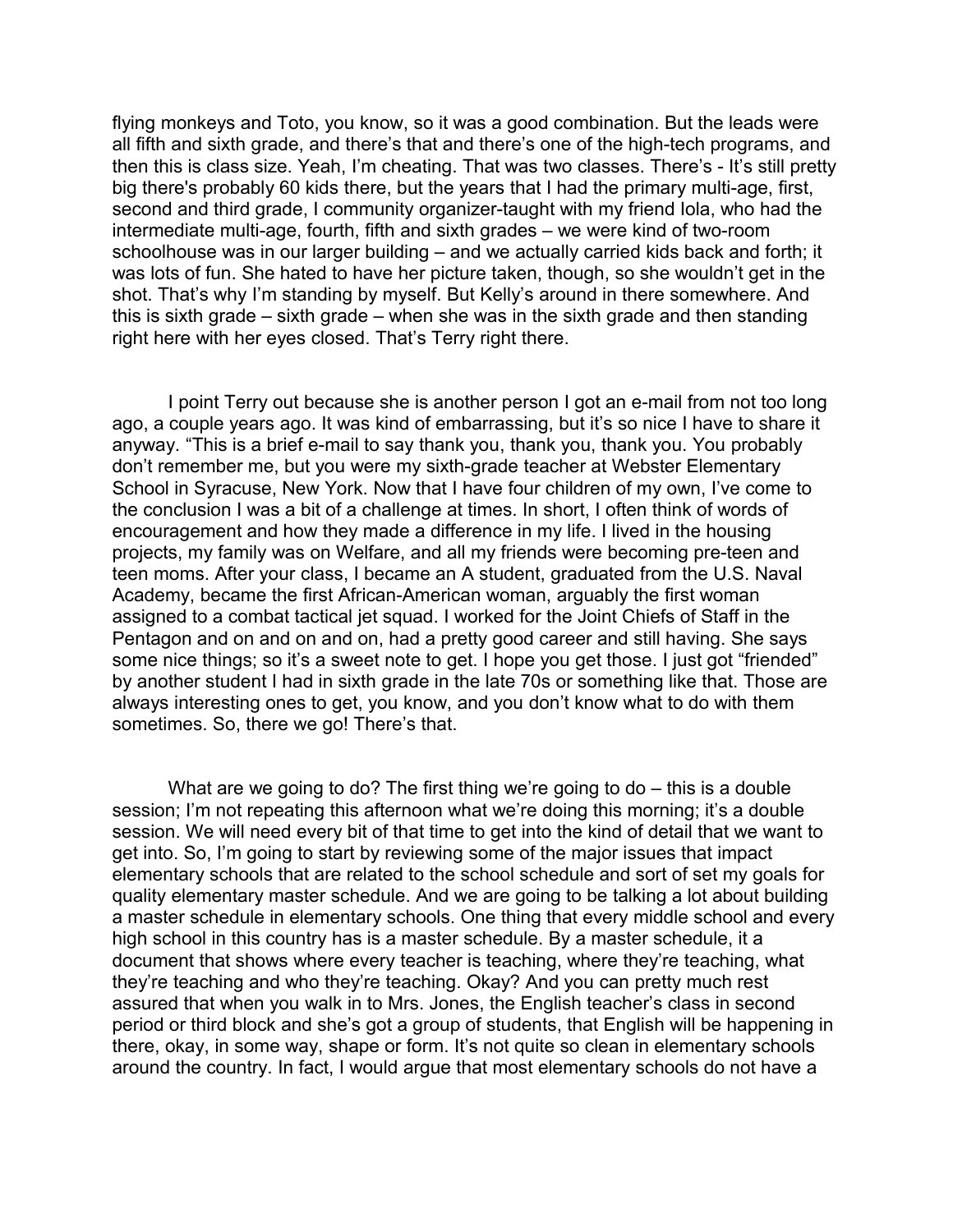master schedule. I would argue that they have a PE schedule and an art schedule and a music schedule and scheduling a recess schedule, okay? And those are handed out to the classroom teachers typically who then take their own calendars – their weekly calendar – and place those blocks on the calendar, you know, their lunch and recess and their specials on there, and then they start trying to fit in their academic blocks around that, okay? So, we've had a lot of discussions about language arts in this country and how long we ought to spend doing that, so the first thing they start trying to fit around is their language arts blocks, trying to get as big an extended block they can without interruption. Then the next thing they try to fit in there is their math blocks, and we've had less discussions about math, but increasingly there's been discussions about the amount of time we ought to spend for math so they try to fit that in. Then the rest of their time, you know, science and social studies might get what's left over, okay?

So they kind of write out that schedule in their own format and they make a copy of it and they give it to the principal who puts it in a big stack with all the rest of the ones and calls that the master schedule. That's not a master schedule. It's a stack of individual schedules. And then you guys, and I assume there are a lot of special ed teachers – I don't know – who do I have here? First of all, how many elementary principals do I have in here? Okay. How many central office folks do I have? Okay. How many teachers do I have in here? Okay. Do I have anybody else in here? Okay. And State Department folks? Consultants? Okay. So consultants; anybody else? I've got teachers, principals – what are you? – a counselor, oh an elementary counselor, a curriculum director in a central office. Okay.

So then the principal has his big stack like that, and the teachers have done this best they can with their schedule and school starts. About two weeks into the school year, the special service providers, special ed, Title I, EOL, and all the related services – all that – have finally gotten their list together, and they know who's on their list and they begin what I call the 'when can I have your kids model of scheduling,' okay? When they begin walking around the building asking each individual teacher who has kids in their class that are on their list, when can I have your kids? So, I'm the Title I teacher, and I stop at your room. You and I are buddies; we eat lunch together every day. I go to your room first, and I say when can I have your kids? I have Johnny and Jose for Title I reading, and you say, you know, my lit block ends at 9:30; 9:30 would be perfect for you to take them then. So I say, you got 9:30. I keep going round and round and round and come to you. We all eat lunch together, you're ninth on my list, you know, and of course I ask you when can I have your kids, and you say, you know, the best time would be 9:30. Then I say, sorry, that's already taken; you're going to have to change your schedule to make mine work. You are not happy about this 'cause you had it fixed the way you wanted it, okay? But now we got to change the schedule. By the way, I'm not the only one doing that. The learning sport teacher is doing it, okay? And maybe your instrumental music person is roaming around trying to get their lessons straight, too, okay? And so there's this constant sort of deconstruction and reconstruction of the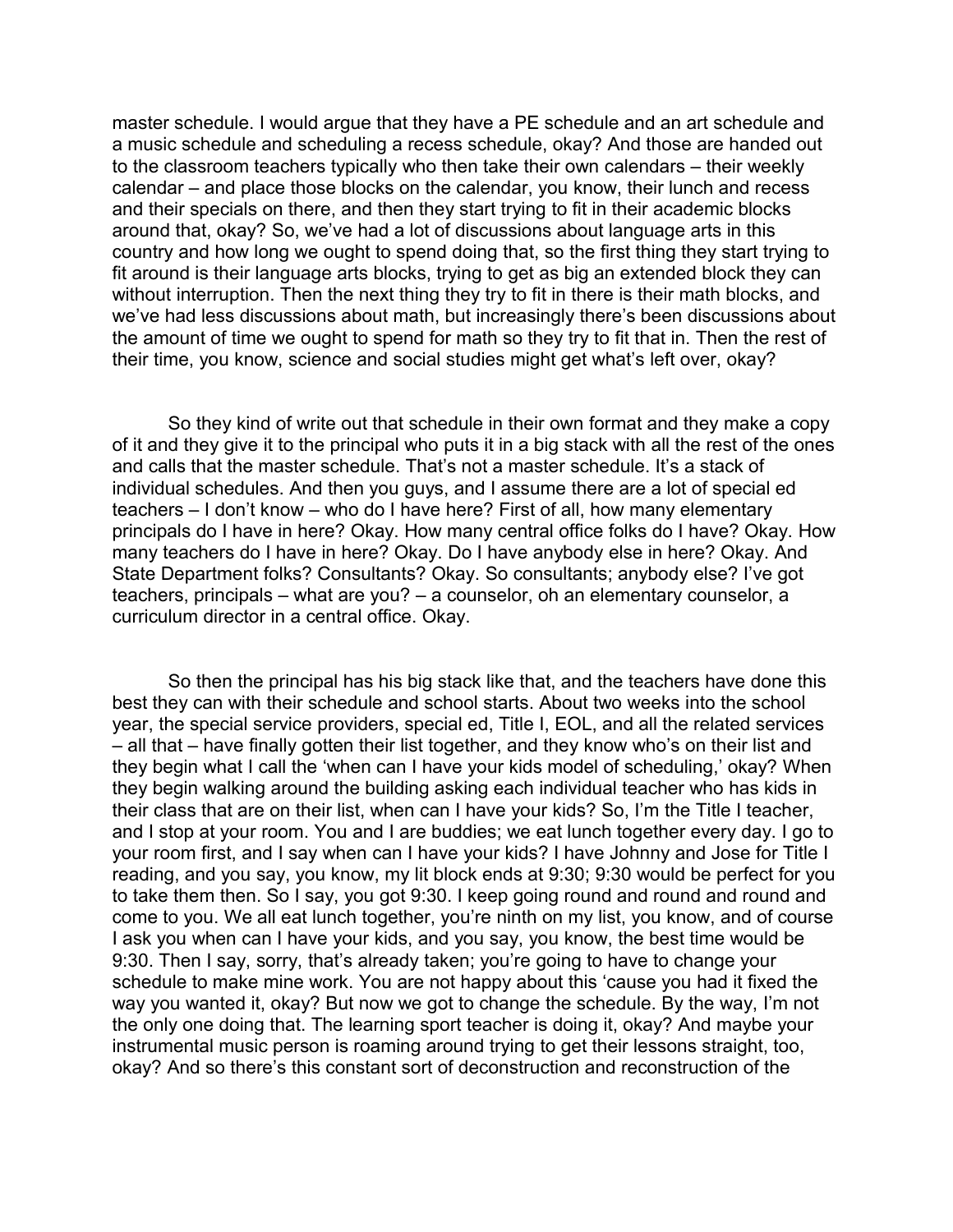elementary school schedule in the first month of school, which delays the delivery of services to students a long time very often. That's because we don't have master schedule, and we haven't thought about these things in advance in the construction of the schedules, and we've allowed individual teachers to construct their own. It just doesn't work very well when you do it that way, and it takes a while to get everything settled down in an elementary school.

So, my basic belief and practice is that the solution to that is the creation of a master schedule, and teachers are involved in the construction of this schedule, it's just that they don't do it by themselves. Okay? They don't construct their own schedules by themselves. So, parts of the master schedule would include the encore classes, and I use the term encore to describe all those classes that all students receive but that aren't taught by their classroom teacher – what most elementary schools call specials. By that I mean PE, art, music, library, world language, computers, whatever it might be that all students receive but that are not taught by their classroom teachers. I use the term encore basically because I was doing a session like this maybe 10 years ago, and I had somebody from the National Endowment of the Arts in my session who said that she hated the term specials because connoted something extra and probably expendable, and we're finding out how right she is right now, okay? So, I at least changed my language to encore, core and encore, and so that is what I use there.

We also have to think about how we're going to...so we have to have a plan to schedule special services – I mean encore classes – mainly because those encore teachers are share to cross all grade levels, so think about how we're going to share 'em across all grade levels, and some of 'em might actually be shared between schools, so we really have to think about that, too, okay? So the other thing that is part of the master schedule is how we do special services. We don't wanna keep doing the 'when can I have your kids' model of scheduling.' We want to have a more thoughtful process because our special service providers have some of the same issues that encore teacher do. Now special services I describe as any class or service that some kids receive – not all kids – receive. That would include, of course, all special education services, ELL services, gifted services, Title I and other compensatory services and instrumental music, because instrumental music is only some, not all, as well; it has some of the same scheduling problems that the other special services do. So, we have to have a plan for scheduling them as we think about constructing the overall master schedule.

Another thing that we're finding increasingly in I'd say every elementary-school I've worked in the last four years is doing something with this is the notion of the intervention enrichment period. This has been really driven by the use of response to intervention in elementary schools around the country where we need a time for tiered instruction and we're trying to avoid pulling kids out of basic instruction to find that time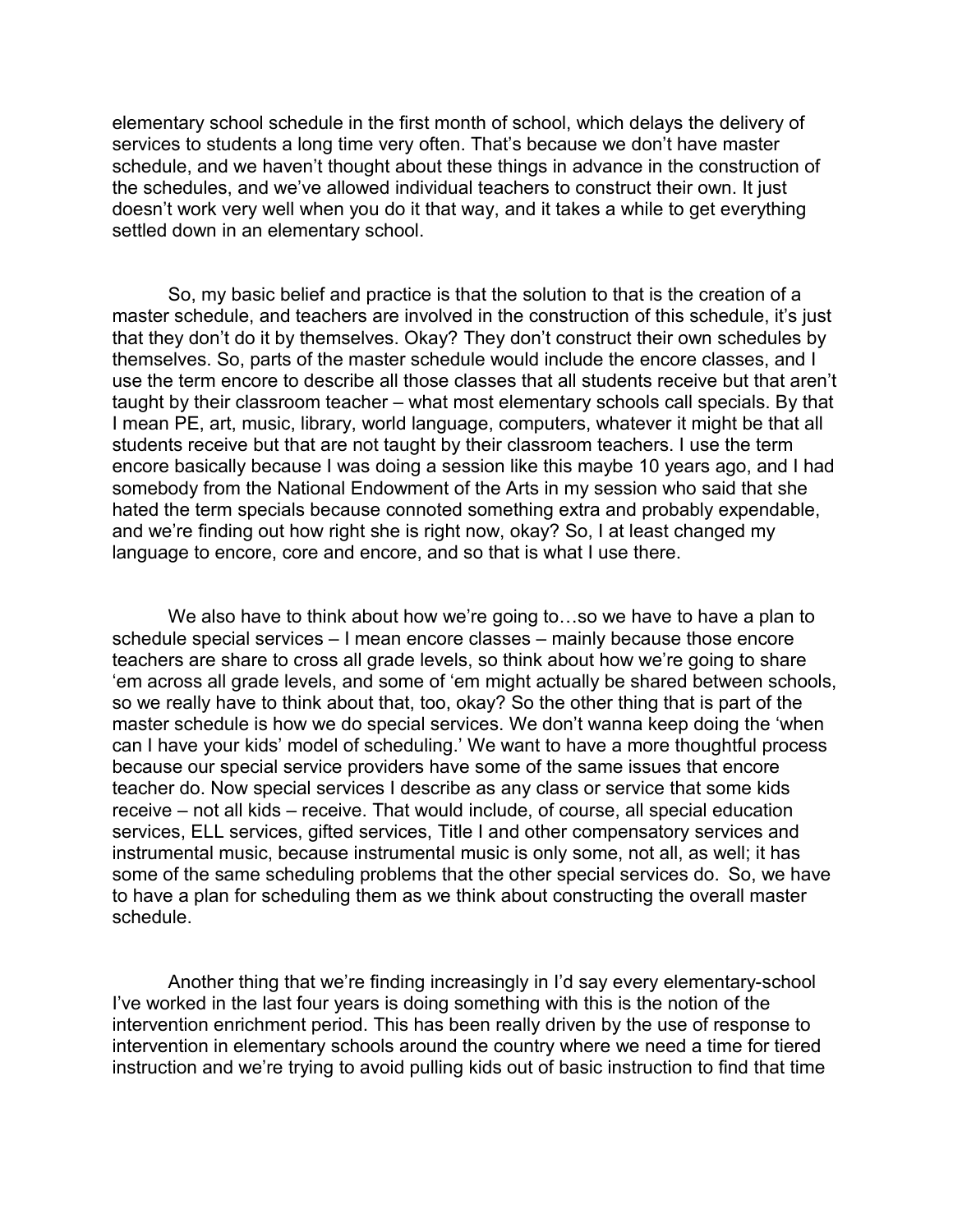for the intervention. So, the intervention enrichment period is kind of a compact between classroom teachers and special service providers that says this: It says for this period of time, whatever it is and we'll talk a whole lot about this, whatever this period of time for intervention enrichment is, we classroom teachers won't teach anything new in basic instruction, none of the basic curriculum will be delivered during this time. Classroom teachers will be in some kinds of interventions or enrichment activities and we'd sure like some of you special service providers to do some of your work during that time with our kids, too, okay? So that you weren't taking them if it is a pull-out program out during basic instruction. My view of the intervention enrichment period is the double-dose period, and the double dose is either more in some way, more in terms of intervention or more in terms of enrichment depending on the needs of the student. We will talk a lot about that.

I'll also talk about the need whenever possible to provide teachers what I'll call additional planning time mainly for the work that has to be done to make that IE period work, because putting an IE period on a schedule is relatively easy. Making it work once you've got it there is extremely difficult, okay? Because it involves a cultural shift in elementary schools away from 'my class, my kids' generally to an 'our grade our kids' mentality, which is a hard place to go for many elementary teachers I find.

We'll also talk some about departmentalization because of its popularity. We'll talk about the pros and cons, the various models, and parallel-block scheduling is going to be handled in the afternoon, but it's getting off the page; it's jumping off the cliff with elementary-school scheduling. I will talk about ways that schools around the country have used a different model of scheduling to really focus in on the provision of smallgroup time in literacy instruction and numeracy instruction and a different way to provide special services, too. I'm not sure exactly how far we will get in the morning; we'll probably do a pretty good job through IE, but there will be lots of examples all the way through, so let's go!

I love this little quote, "I will be more enthusiastic about encouraging thinking outside the box when there's evidence of any thinking going inside it." We're going to work in the box for a while; we're going to get outside the box later, but we're going to work in it right now. So, the first thing I want to talk about is time allocation. We cannot do a schedule unless we've decided how we plan to use our time, okay? Every high school, middle school in this country has decided; they've got 90-minute blocks or 47 minute periods or 42-minute periods or whatever they are, and X gets Y and there it is, okay? In elementary school, we've had some discussions about time allocations in language arts and math, but, you know…here's the way I best express this. Put your parent hat on. You have a child in third grade. Do you think it matters what third-grade teacher your child gets in terms of how much science instruction they might receive? The answer to that question in most places I go is still yes, it does matter because we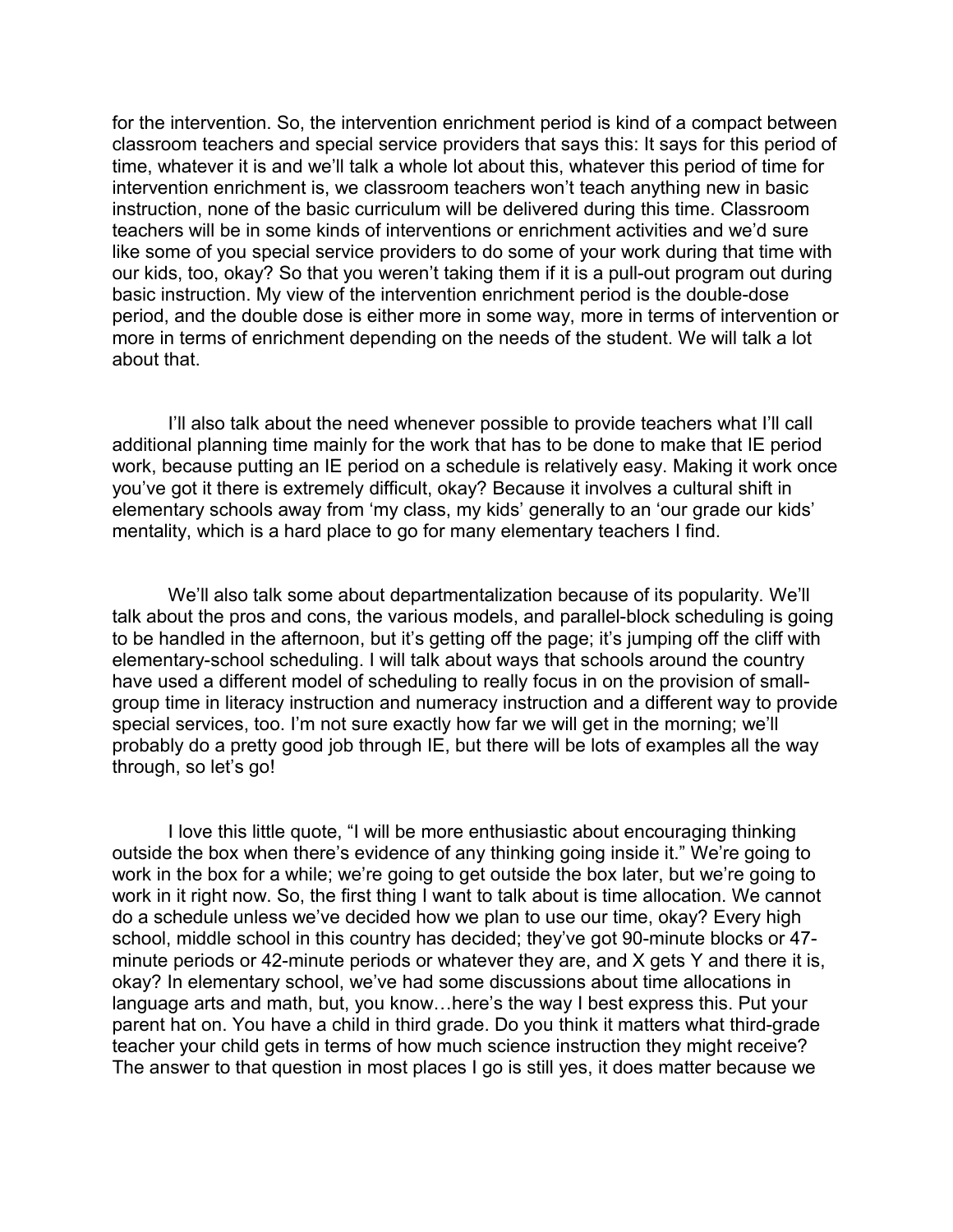have some third-grade teachers who feel well trained in science. They think science is important. They don't care about getting dirty, and they do a lot of science, okay? And then we have other third-grade teachers who think it's not that important; they would rather do more language arts and math. They don't feel well trained in it, they don't do it very much – they do less science.

The answer question should absolutely, positively be no. The amount of curriculum you get taught in any area should have zero to do with who your teacher is and everything to do with what our district or our school has decided is appropriate in terms of the program we're going to provide to your student, you know? That decision is above the teacher's pay grade. That decision should involve teachers who are very knowledgeable about what children need, but they don't get to make it by themselves, and it shouldn't be different in one third-grade class than another third-grade class, okay? I mean I really believe that. That's kind of crazy we've let that go for all these years, and it's been true.

Now, could it vary by child? Yes. Why could it vary by child? Well, if I have Johnny and Johnny's having trouble learning how to read and we've used up the IE period trying to help him how to read and he still needs even more help learning how to read, well we have the prime rule of school scheduling that we are faced with, which is, if thou puttest something in, thou must taketh something out, you know, which means if he needs more reading he's going to have to get less of something else, you know, 'supplement, don't supplant' not withstanding. You all remember that idiotic mantra, you know? How are we supposed to do that? You've got to supplant something. And so, at least we've created this IE period where we at least go different ways with different kids.

So – time allocation. We have to come up with an agreement on how we're going to use our time. So, I need a volunteer here, and I'm going to pick on a principal, an elementary principal. Do we have? Where are my elementary principals? Raise your hands. Come on, c'mon, c'mon, c'mon, c'mon…! Has any one of you ever been a thirdgrade teacher? I'll pick on you anyway, sir. What's your name? What's your name? Jamie, how many – when does school start in your building? 9 o'clock? And that's the time students are tardy, is that correct? And when does school end in your building? 3:22 – oh, you're very precise in your district, aren't you? 3:22, so you have three hundred and 382 minutes in your school day, okay? 382 minutes in your school day. You say school starts at nine, when can you effectively begin instruction after the administrivia of the morning is taken care of? And you know what I mean by the administrivia of the morning – 9:07. So, I am going to call that 7 minutes of home-room time right there that is kind of unschedulable. And when do you have to pack up and get out the door even though school ends at 3:22, when would you say in third grade they would be packing up? About 3:15, so that's another 7 minutes that I've figured it out, and that gives me 14 right there. Okay, now, in third grade – we're just talking third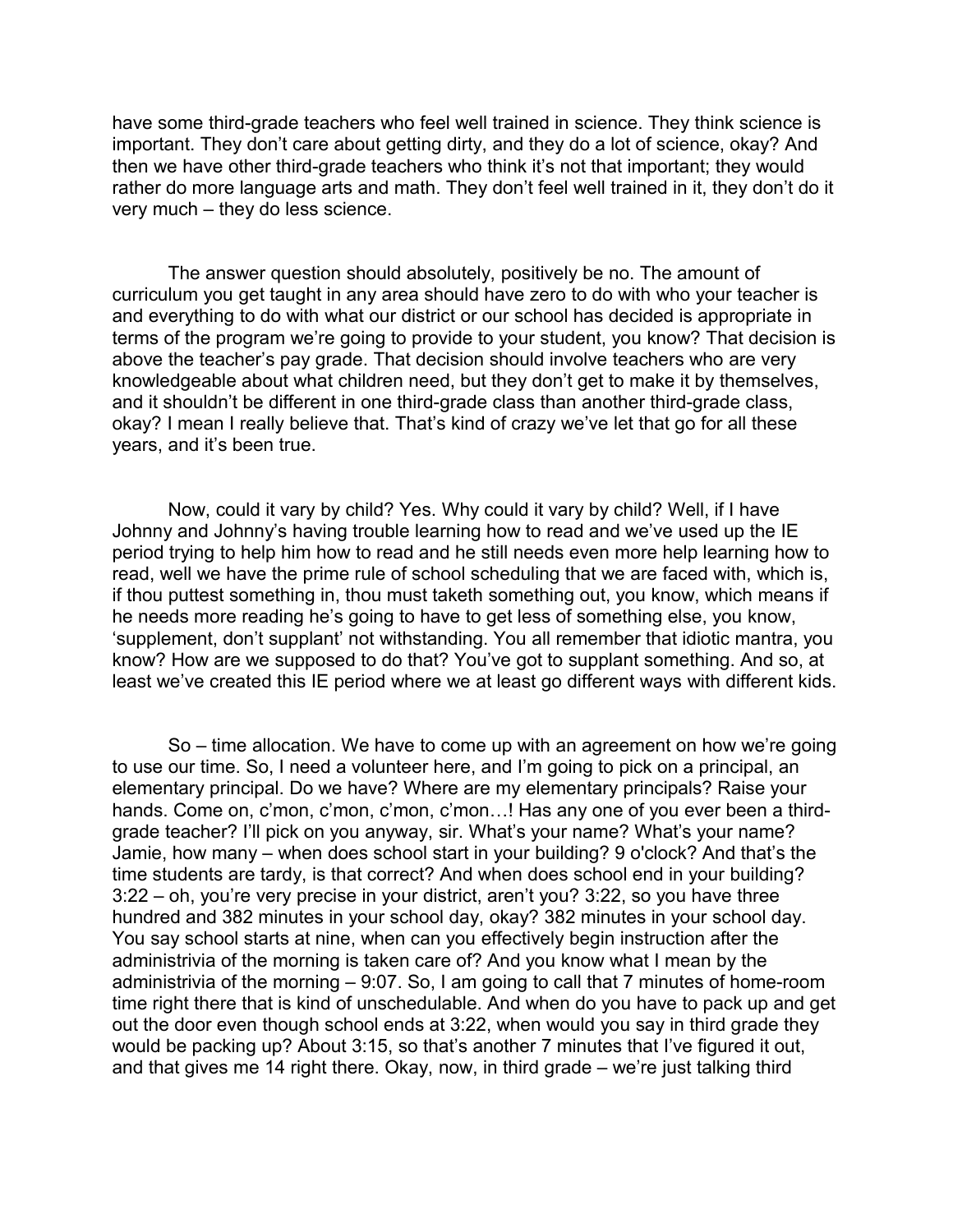grade because our time allocations might be different in different grade levels – how much time do you think third graders should spend daily in language arts, and I know I'm kind of thinking in a non-integrated way here, but in language arts, including reading, writing, spelling, grammar, word study, SSR, the whole gap of language arts on a daily basis average? 120 minutes. Okay, what about math? About 90 minutes of math, okay. What about science and social studies? About a half-hour, it might be science some days and social studies other days or science this unit, social studies that unit. What about in encore classes? PE, art, music, all that? 40 minutes daily average, okay. Lunch and recess? 40 minutes. And, do you have an intervention period in your day? Built in? It's not every single day. Well, it looks like you'd have time for one since we've got 382 and we're only up… Now all these things, of course, include transition, so you know what I mean? I don't put time in elementary school schedules for transitions although they exist, I realize that, mainly because they're so different. If the music room is across from my classroom, I get there in two minutes, you know? If I'm a kindergarten teacher and the gym is across the building, it takes us eight minutes to get there, you know? And so it doesn't make sense to put an equal amount of time there. Basically, my rules are: things start when they are supposed to, on time; they end when they have to, to start on time. So, about how long would an intervention period be? About 40 minutes? Okay. That's pretty close to what you have, actually.

Let me talk about the numbers a little bit and how it sort of compares to what I see around the country; 382 minutes would be shorter than the average school day in America in elementary schools. The typical elementary school day is probably  $6\frac{1}{2}$  to  $6$ you're not far – but six hours and a half to six forty five, I'd say. The shortest elementary school day I found in Pennsylvania – 5 hours and 55 minutes, okay? Five hours and 55 minutes. The longest elementary school day I found in Texas – South Texas – 7 hours and 45 minutes, okay? Almost 2 hours longer than the shortest one. Amazing! But the typical range is kind of 6½ to 6:45, a lot of schools having 7 right now, 7 hours. But my middle 50% would still be in that range.

When we talk about third grade, probably the most common number I get in language arts would be 120, which is what Jamie gave us right there. That would be very common. The least you'd ever see would be 90. Nobody goes below 90 for language arts typically unless some departmentalization scheme in fourth or fifth grade kind of crowds it out a little bit because of a rotation we're creating, okay? And then anybody who's got less than 90 isn't happy with it and is fussing with it – fussin' about it. The math number that you gave me, that is high for third grade. I'm not saying it's bad it's just higher than normal. The lowest you'd ever see would be 60. And that would be true at any grade level except perhaps kindergarten. You might see 45 in a lesson in kindergarten, but there would be another 15 minutes of stuff in the morning – morning math kind of staff that would sort of make it 60 if you think about it. But the range in math is usually about 60 to 90, and the amount of math tends to go up as you go up in the grade levels, too. So, that's pretty typical. But 90 would be a lot in third grade, but I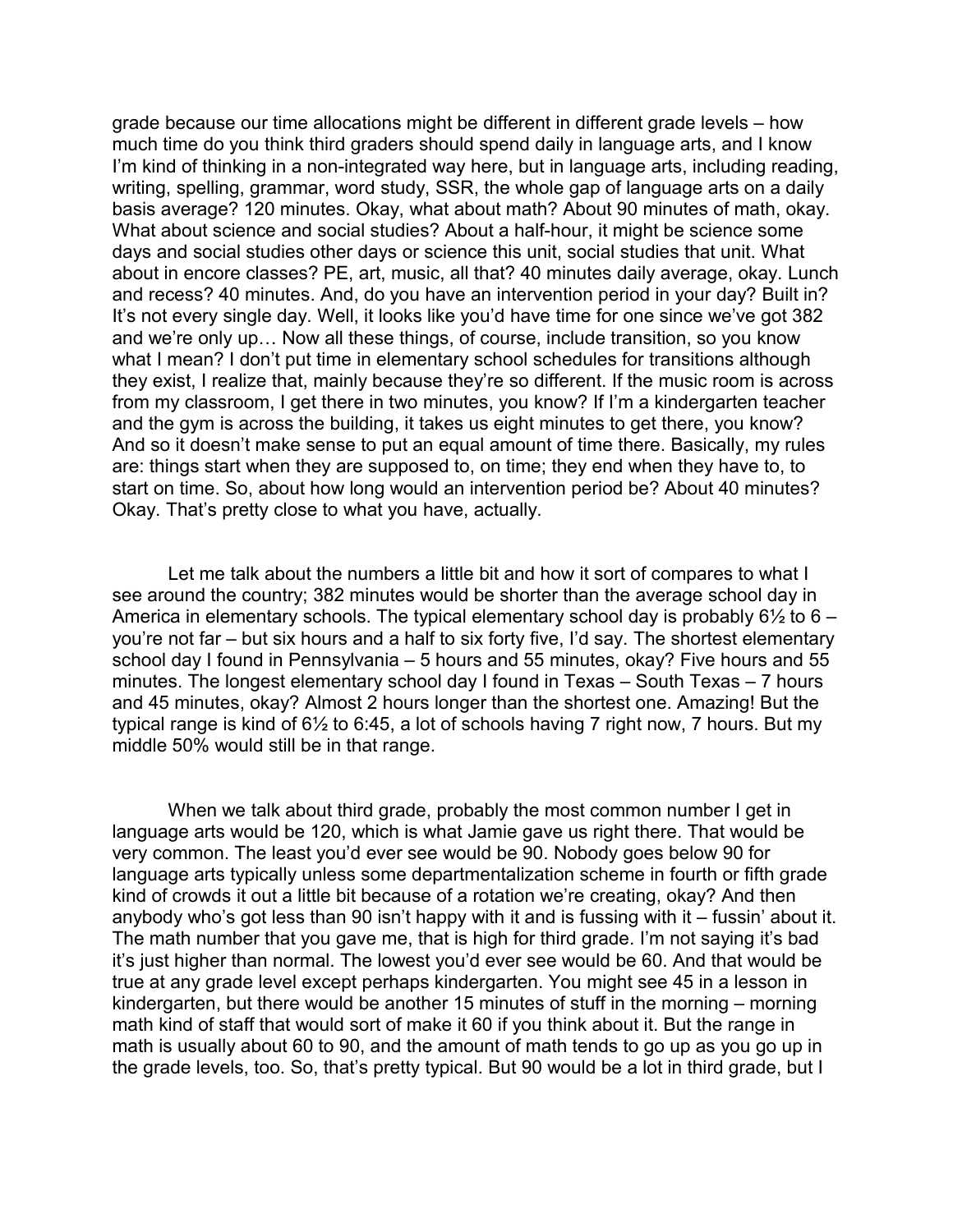see it increasingly. And our numbers in math – you know, 10 years ago the typical math period in elementary school (maybe 15 years ago) was probably 45 minutes. And it has been increasing a lot over the years mainly because of what's happening in high school and middle school in terms of driving curriculum down so we have kids ready to take algebra earlier in middle school now.

In science and social studies, their 30 minutes would be the least you'd ever see in third grade for the most part. Usually it is 45 or 60 in third grade, but sometimes I see 30. Encore ranges anywhere from 30 minutes a day in this country to 90 minutes a day in this country depending on where you are and the resources that they have in the difficult encore classes that they have. By the way, this chart, I think – if it wasn't online – it's at my website and it's where you can just go download it, okay? And the website is listed on the handout there. It's kind of a neat little chart to have this discussion about. but encore ranges anywhere from 30 to 90 minutes depending on the resources and whether you got language and all those kinds of things. Encore is likely to be longer in private schools, too, because private schools usually sell themselves on the special services they provide, you know, like more language and more art, more music and all that kind of stuff. So, it's likely to be longer there, too.

Lunch and recess ranges anywhere from 30 minutes in the country to 75 minutes in the country. What do I mean by that? Well, some places that would have 75 minutes might have a 45-minute lunch/recess in the middle of the day and then they'd have a 15-minute morning break and a 15-minute afternoon break. Now I always argued that those 15-minute morning and afternoon recesses are really lies because, I mean, who can have a 15-minute recess anyway with getting them out there, getting them back in, doing all that kind of stuff, you know? It usually expands to fill 30. The IE period ranges anywhere from 30 minutes to 60 minutes in the country. Sometimes it's a different length in primary than it is in intermediate, and sometimes places actually have two IE periods, and if they do, it's usually two 30's within a 60 or something like that. Then one of the IE periods is primarily sort of language arts related and one per grade levels usually primarily math related especially if they've really gone a long way with RTI. But, you know, there's no right answers to these questions. Every school system or school gets to decide for themselves, but I would argue you can't build a schedule until you've had the discussions and made some decisions about how time ought to be utilized.

Next, I want to comment on the numbers here, the numbers here. The numbers that you put in here matter. What do I mean by that? Well, the reason the secondary school schedules are so much easier than elementary-school schedules is because their periods are the same length. Now, we're not going there. But, we can help ourselves some by insuring that the building block of the schedule is as large as possible. And the sort of mathematical definition of the building block of the schedule is the greatest common factor, okay? So, if we eliminate the 14, which we can eliminate in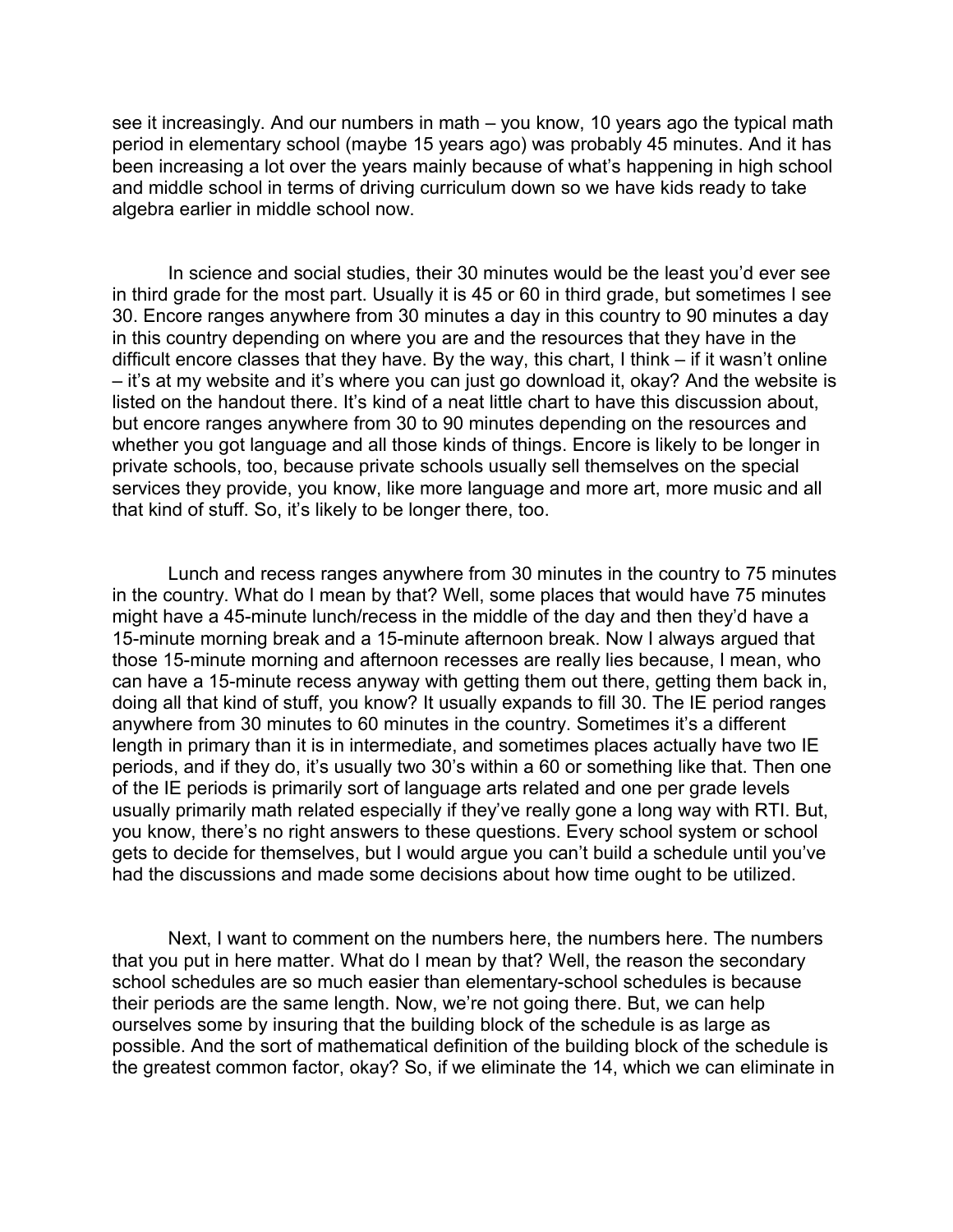these numbers that we have here because it's before and after the schedule, okay? And we look at the remaining numbers in this schedule, what is the greatest common factor of all these times that Jamie gave us. It's 10 minutes, okay? Ten minutes isn't too bad, but I sure like 15 or 20 better, to be honest with you because it makes the pieces of the puzzle fit together better. If this were, say this were 45 – and we're going to go over his minutes here in a minute, I'm sure – 45 and I just went over them, I'm just going to give them, you're going to be more efficient, I'm going down to 7 there – I'm just playing with it. But, if I did that, you notice that now that my times are all divisible by 15, and I know the puzzle pieces of the schedule are going to snap together better, and I could still be saying from an encore standpoint that the encore class is 40 minutes long, but it's scheduled within a 45-minute block. That's the one place I do put time between classes purposefully is in the encore schedule; I bet you'd probably do it anyway wouldn't you? To put a little time in there and it's because you don't like kids coming in and going out of encore classes at the same time; it's a problem for the encore teachers. So I'll sometimes say, well even though I scheduled a 45-minute block to put the encore class in, it's really a 40-minute class within that 45-minute block and 5 minutes to go there.

Again, there's no right answers to these, but you have to decide. This number goes up as we go down. This number usually goes a little bit down as we go down. This number tends to be smaller in the lower grades and higher in the upper grades, and this number tends to be smaller in the upper grades and higher in the lower grades, and that's mainly because in the primary grades we tend to integrate the content of science and social studies into the language arts program, and in the upper grades we tend to integrate the language arts program into the content in the science and social studies in the upper grades. So, that's what I tend to find. But, again, you can't build a schedule unless you've made decisions about where your time should go. So, that's the first thing.

What other issues do we have? Fragmentation of the day is a problem in elementary schools and it's caused by three different things. One thing it's caused by is that numbers problem we have in the length of the different things that we have. When our basic building block of the schedule is too small – like 5 minutes is terrible – then you end up with more fragments of time in a schedule. What do I mean about fragmentation? Well, I mean the teacher comes in and they got 20 minutes with her kids and then they have to run off to PE. And they're in PE for 40 minutes and then they come back and get another 60 minutes with their kids and then it's time because they have double specials that day to run off, ok. During that 60 minutes, I forgot to say, that the Title I teacher shows up about 10 minutes in and picks up two kids, and then the learning resource teacher shows up in about 20 minutes and picks up a couple kids, and the ELL teacher shows up and picks up a couple, and then they start rolling back in, okay? Now when those folks picked them up – it's not like I can keep instructing and they just like sneak out the back door. I've got to wave to the teacher, say 'how're you doin'? How was your weekend?' And 'Johnny, make sure you got your stuff.' Then when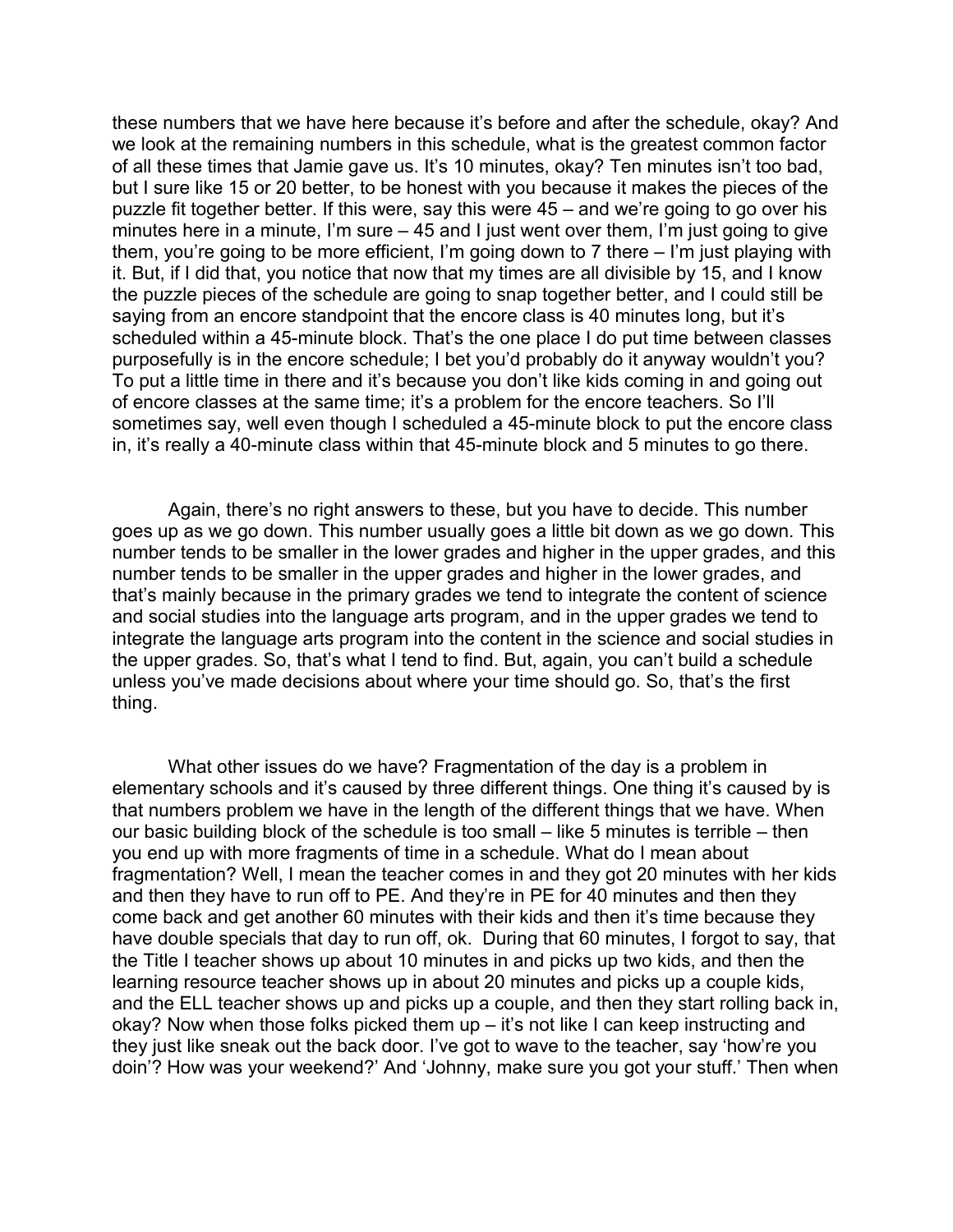they come back in, do the kids sneak in the room and get to work? Not exactly! So, I've got to get them back on task and do all that. So there is this choppiness often to instruction that occurs – I'm overplaying it a bit, I know, but it does happen that way in lots of places – and that's what I mean by fragmentation. It causes the numerical problem that I mentioned earlier, the way we do special services that we've already talked about, the 'when can I have your kids?' model of scheduling and also the way we do encore.

What do I mean by the way we do encore? I don't find this too much a problem in Pennsylvania, but I do find it a problem in some places. There are about four problems with the way we schedule encore that create choppiness in our schedule. The first one is periods of unequal length for the different encore classes. I was in Michigan six years ago or so, and I remember working in a district where in the intermediate grades art was 60 minutes long, general music was 45 minutes long, PE was 40 minutes long, and I think library was 30 minutes. And then, in the primary grades, art was 45 minutes and PE and general music were 30 minutes and library was 25 minutes. Try putting that schedule together, okay? It was nigh onto impossible. And so, kinda', I've discovered to have a good encore schedule, you have to have a compromise as to what the period length is gonna be for the encore classes. The trouble is that the different encore teachers have a different idea of what that ought to be. Your art teacher quite reasonably thinks would like a longer time period because they've got a lot of set up and take down. So I find that sort of the perfect time most art teachers would like for that would be an hour. Your PE teachers and general music teachers generally prefer more frequent touches of the students over the course of a rotation or a week, and they'll take a shorter period; more like 30 or 40 minutes would be more ideal for them. Library is probably closer to the music and PE vision there. But, the problem is that if we have all these different period lengths, it's almost impossible to put together a good schedule.

So, we usually compromise, and the typical compromise is somewhere between 40 and 50 minutes I find for encore classes. Usually, if it's 45 – the most typical is 45 – and the art teacher isn't happy with it because it's too short and the PE teacher isn't happy with it because it's not frequent enough, and, you know, nobody's happy; it must be a good compromise! So, that's what I find. I do occasionally find that I'm in a district where they can do a – what I'll call a sort of modular approach to the way they provide encore. What do I mean there? Well, art might be 60 minutes and then they have 30 minute other things that sort of fit in the same box like PE and general music and library and computers, and while one teacher is in art, two others are in…one's in PE and one's in music and then they switch. You understand you can create this like modular box. The problem with that box, especially in a typical elementary school with six grade levels, there's not enough hours in the day to get one every day, and the other problem is those 30s that you build within the 60s are really 25s and they start to get too short to be particularly meaningful instructionally in those subjects. So, the only time I've really been happy with that sort of modular approach is when I'm in a place that has enough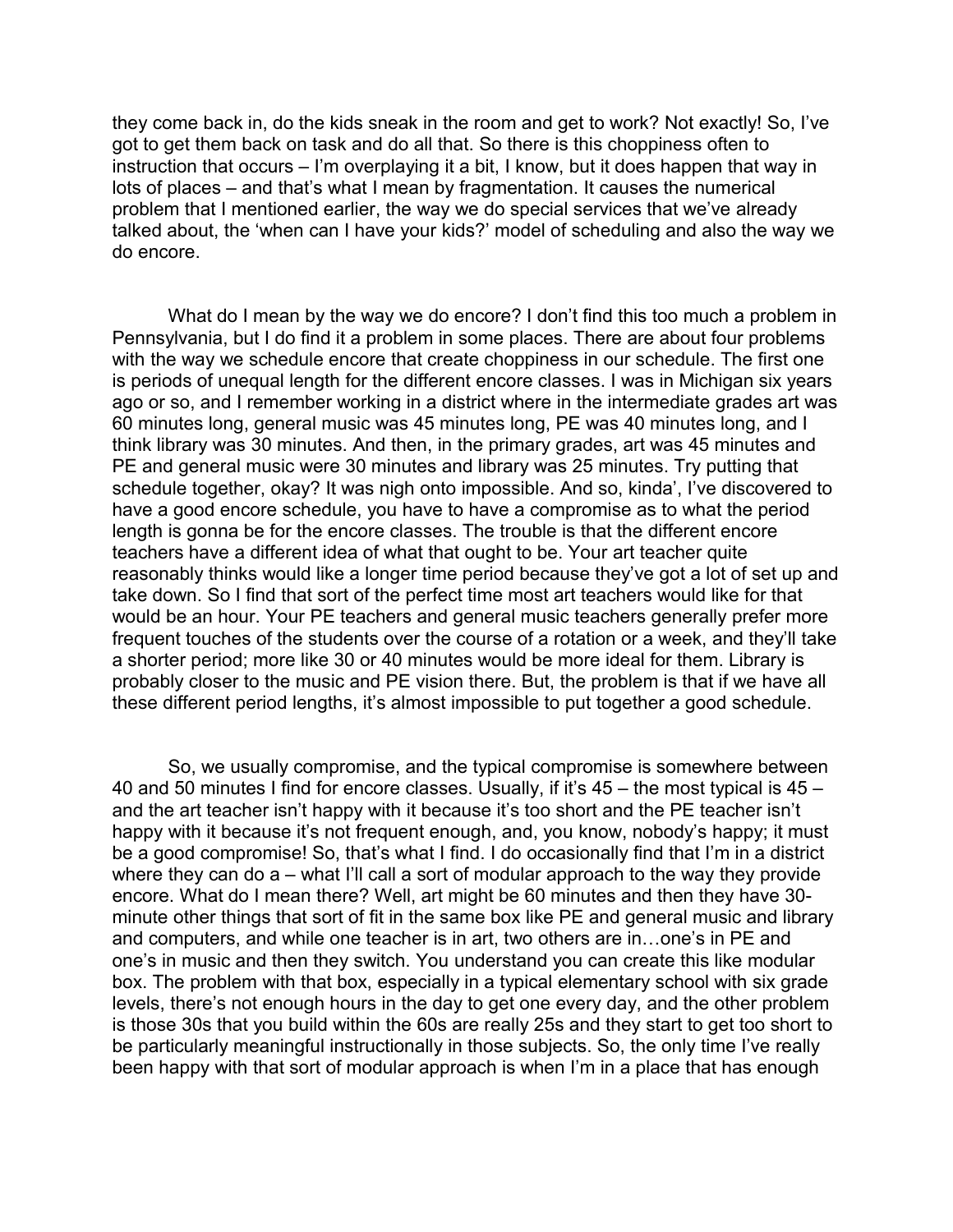resources to do an 80-minute art block and then they'll do 40s within that. And that works well, and I've done it about five places; four private schools and one wealthy school district in Ohio and that's it. Nobody else has that kind of resources for the most part in the country to pull that kind of thing off or the length of the school day to do it in, too, where they would be willing to give up 80 minutes every day out of their academic instructional program.

The second problem with encore scheduling is the preference of some encore teachers – not all – to like a schedule like this. You know, if I were an art teacher I think this would be my perfect schedule. Give me about an hour with one first-grade class followed by about a 10-minute break. Then let me have an hour with another first-grade class followed by about a 10-minute break, and then…you understand? One prep, set it up, to it three times, have a break – that'd be good. The problem with that is this. Number one, no common planning time for the grade level. Okay? Problem number two, no common teaching time for the grade level because one of their classes is gone each part of that morning or afternoon. And another problem is a problem that you're well aware of. If I'm a special service provider and I have to pull kids across multiple classes within the same grade level, if one of them is out of art at a different time than another one is out of art, it is not very clean for me to do that. I'm searching for these times where I don't – you understand what I'm talking about – where I don't take them out there. So, it's a problem for special service providers. So what you generally try to do in an encore schedule is create a situation where there is common planning time for the teachers. One teacher or two teachers are out of PE, another one is out of music, and another one is out of arts, somebody's in computers if you have that. Try to get the whole grade level off all at the same time because it does those three good things: Common planning times for the teachers, common teaching time for the teachers, and a cleaner schedule for the special service providers to work through. So that's generally what we do.

What else? Intervention enrichment we're going to talk a lot about. With the advent of RTI and other intervention programs that we have, we are looking for times to provide instruction to students, both interventions and enrichment activities. You'll find that I'll do a fair amount of emphasis on the enrichment part of this because I think it's the missing piece of the puzzle when we talk about RTI, and that's got to be in there, too. So we will talk about that, and you'll see we'll build schedules with common planning time, so let's get going.

My goal for quality elementary school schedules tends to be to have consistency in the elementary instructional day and the implementation of the district curriculum – that's pretty much the time allocation agreements – to protect instructional time for optimal delivery of both core and encore curriculum; big blocks of uninterrupted instruction. I generally shoot for no chunk of instructional time less than 30 minutes in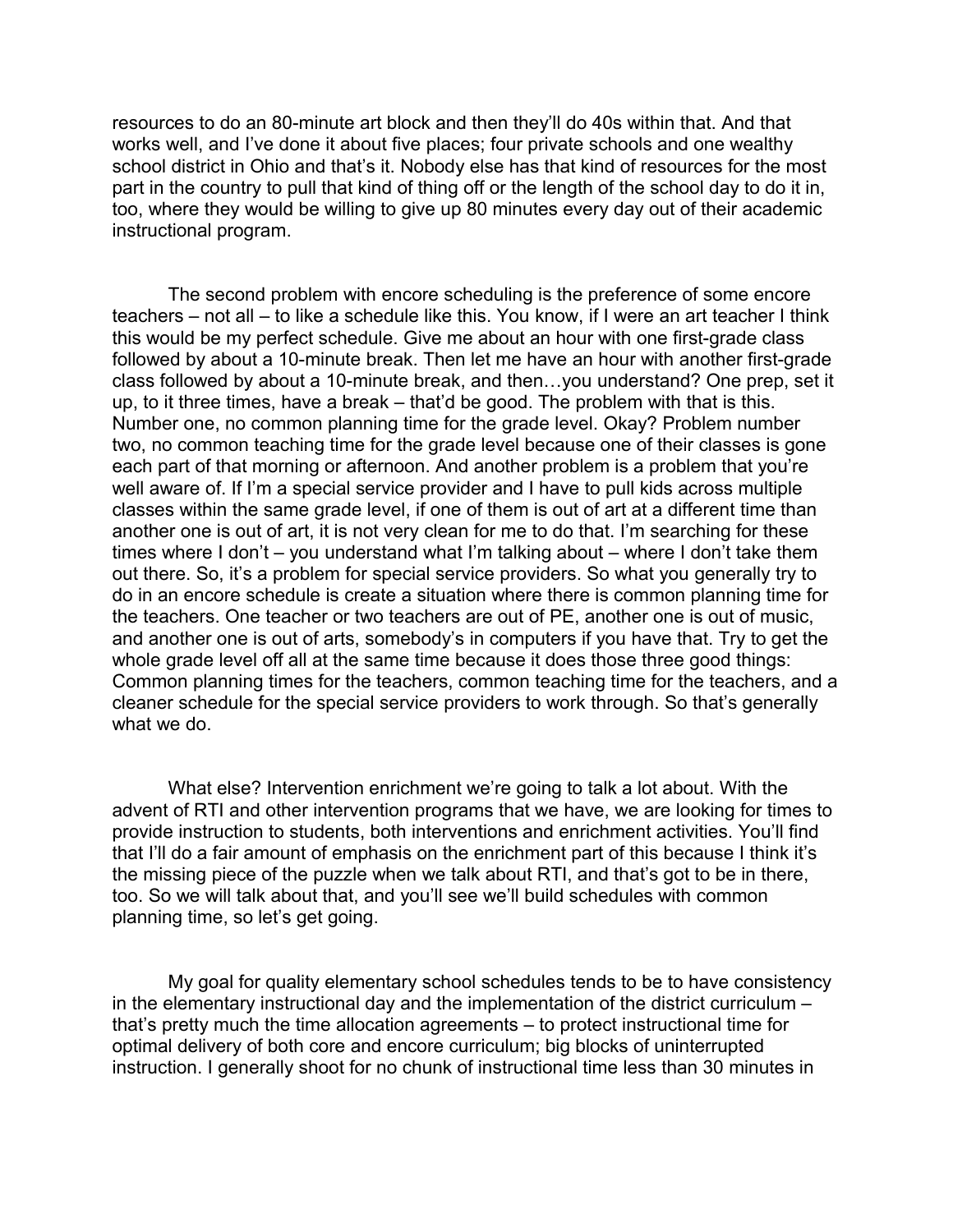the day because once it gets…you get those little 10-minute slivers in the schedule, they're always in danger of being wasted, you know? So try to do that – not always successful. Provide time for special services and intervention enrichment that is symbiotic with the core instructional program, doesn't eviscerate the core instructional program, so we want to do that. And then daily common planning time for all teachers in their particular team and grade level. What do we do? It's not a linear process. I know I've got these seven steps numbered here, but it is not linear at all. Generally, you do have to decide how you're going to use your time. What are the time allocations? And you have to have a pretty good idea about your approach to doing the encore schedule and what that rotation might be to provide those classes and planning time to your class-room teachers. And then I might start scheduling the encore blocks. The only reason I start there is because I know I have to share those across the different grade levels; I gotta make that work. Then I will probably start to build…I'll do a quick check on encore, see where we prefer it, and then we start to build the academic blocks. In building an academic block, I don't like the way it lies because where encore is, we might move encore for somebody, we start adding the IE blocks – I like to attach them to chunks of the academic schedule if possible and it might mean that we change this or change that as we add those in. I don't lay lunch and recess out on the schedule first thing. I know there's some good reasons why one might do that; I tend to try to feed it in as I build the whole schedule knowing full well that if I do a poor job of that, the principal has a terrible day every day. But, you know, there are always parameters for lunch and recess, but I don't lay that out first; we build it as we build the academic schedule. And then we keep going back and forth and back and forth and back and forth and back and forth until we do the best that we can for the overall school. Generally, that process is completed with a representative group in the school. There'll be a teacher from every grade level on the scheduling committee. There'll be a couple of special service providers who have intimate knowledge of the services and how the staff are shared across grade levels. There'll be somebody from encore who participates in the process, and it's negotiation that occurs as the whole schedule is developed. You have multiple eyes on the schedule as it's being developed and so you usually end up with a better product when it's done that way.

So…let's play with it a little bit. That's the cover of our elementary book; we're quite proud of it. It's got 12 chapters; the first one is sort of an intro, the second one is on basic master scheduling, third one's on encore, fourth one is special services, chapter five is on departmentalization, six through eight are on parallel-block scheduling, and the remaining four chapters are on instruction within the schedule on the planning process.

So…if I'm in a typical elementary school, and a typical elementary school in our country is a K-5 school with full-day kindergarten – that is the typical model although there are a bunch of other ones, okay? But the typical models K-5 will full-day kindergarten. I generally think of my – in beginning to think about how to share staff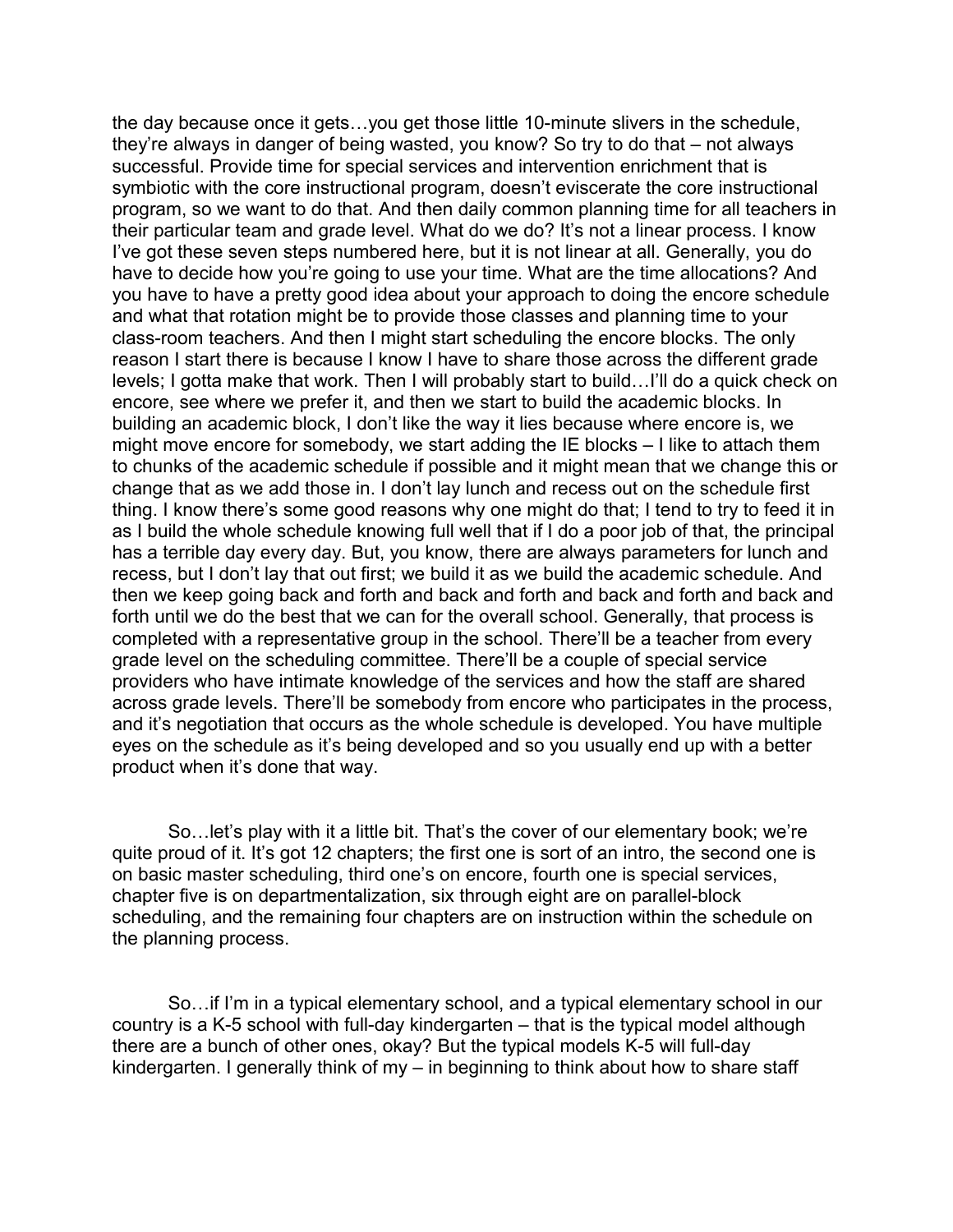across the grade levels – I think in eight periods. Why do I think in eight periods? Well, I got six grade levels, and each one of those grade levels needs a planning slot and an encore block, and my encore teacher need a planning block, and my encore teachers need to have lunch. So that's where the eight comes from. And so, if I had a 400-minute day or even a 7-hour day, I might put 10 minutes before this schedule started – this kind of home room stuff – and maybe I got 10 minutes after it right there, and then I've got eight 50-minute periods, which gives me 420 minutes right there. So, working with a committee, we begin to have a debate. The first question I'd ask is, 'Well, who's going to have encore when? Of course, all the teacher at every grade level and volunteer to have their encore classes in the afternoon, which is not possible. So, we have to debate that a bit. My bias – it's just a bias – is to the younger students in the school, which means that I generally place the younger student's encore classes in the afternoon and the older student's encore classes in the morning. Other people have different biases. For example, I've worked in some places where they put the tested grade level's encore classes in the afternoon and the – you understand? – But I generally don't do it that way. That being said, even though I prefer to have the younger ones in the afternoon, it's very difficult to put the very youngest ones in the last slot; meaning that it's hard to put kindergarten in the last slot because they can't get their tails out the door fast enough at the end of the day if you do that unless there's a big buffer after that class is over. We usually have a debate about it, and often second grade will end up right in there just because I could send them to music with their book bag and they could actually leave from there if we had to – even though I don't want to do that – I've done it. Some of you know what I'm talking about.

It might be that we'll then do first grade right before them and maybe kindergarten before them. I like to keep track – I'm a horizontal scheduler and you'll see in all my schedules the time goes across this way in all the Excel spreadsheets that we use. I keep track of encore in the grade-level line, but also on the encore line. That makes sure that we don't have the conflicts that we've heard about. And I put third grade before them. I might like to get as many in the afternoon as I could to protect morning instructional time. You know, part of the reason that you put these guys in the afternoon is first-grade teachers swear that kids can't learn how to read in the afternoon. I don't know any research that says that, but they're a tough nut to crack, I tell ya'. Then I might leave an opening for the encore teachers to have lunch, and then we might go fourth and fifth, and I sometimes like to have the encore teachers plan first thing in the morning, and that's not really because I'm trying to let them get set up for the day, it's because I like to preserve that first morning period for everybody to be in class.

Now, there are two times when I don't do that. What are those two times? Well, one of the times is when I have the cafetorinasium problem. You know what I'm talking about when I say the cafetorinasium problem? You're eating in what you use for the gym. If you've got that problem, you're usually putting the encore teachers planning time in the middle of the day next to their lunch time to try and open up the place where you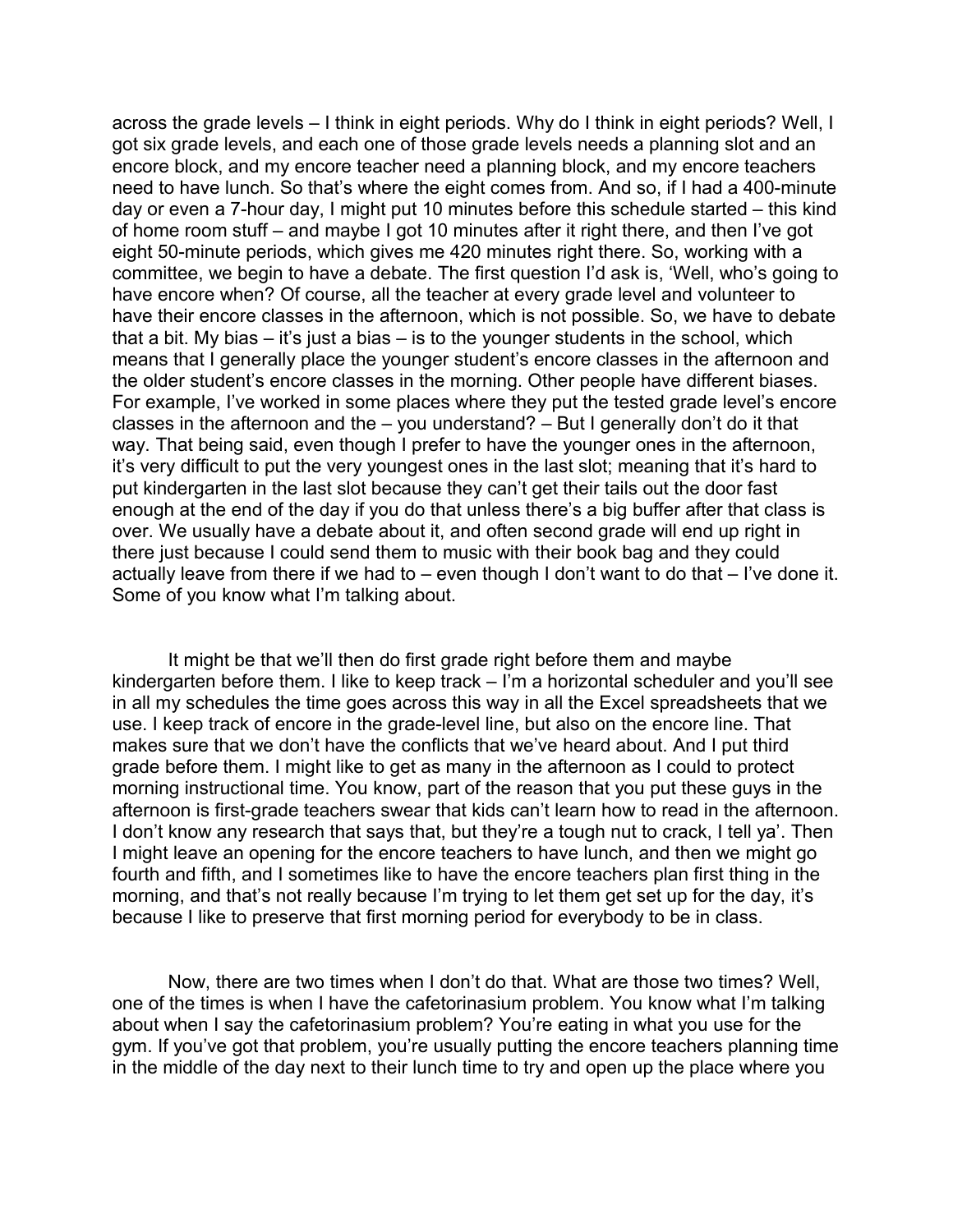eat for as long as you can in the middle of the day, so you're usually doing that. And the other reason I might do it is because my fifth-grade teachers might say to me, you know, Mike, if you put our encore here, that means we start with 50 minutes of something and we gotta break and then we go on with that, and we'd rather have an uninterrupted language arts or math block, and so just go ahead and give us our encore first thing and then we can have a big block of uninterrupted instruction after that. See what I'm talking about? So, we might do that. But it's, again, negotiated, negotiated with all the teachers that are participating in the process.

So, the next thing – and I need to change this slide – because the next thing I think about is not IE. The next thing I start to do is the academic schedule, but let's just do IE. Notice in this example I've built an intervention period at a different time for every grade level, and that's the most common way that elementary schools do it. The most common way that middle schools do it is the whole school at the same time. The only way high schools do it is the whole school at the same time, okay? We have some choices in elementary school though. The natural home for the IE period is the grade level, okay? We've got a sort of structure that can support its operation, so I find that the most common form is one IE period per grade level, which allows us to take special service providers and they can work in multiple different grade levels in the schedule that kind of makes sense for them; it's not nearly that simple. But, this is not the only way to schedule in the elementary school. I would like to go through about four or five ways that people do schedule this period and then we'll spend a good bit of time talking about how it gets used. But, the first thing we are going to focus on is on how it's scheduled. So, let me get to the right place here.

You have one of the handouts; it says IE periods. If you've got it on your computer or you printed it out, it looks like this. It's a PDF file, and if you printed stuff out you have something that looks like that. It starts with figure 4.1. I've worked with all the elementary school in Prince William County, Virginia. There are 58 in the county, and of those 58 schools, three or four have decided to have IE period all at the same time for the entire school. I'm showing it at the end of the day here, which I don't think is a good idea, but I'm just showing it here. You might wonder why they would do that, so I asked them. I said, 'How come you do it all at the same time?' Well, the principal said this, 'Well, there's a unanimity of purpose in the school at that time. Everybody's doing the same thing at the same time, the same kind of intervention or enrichment type activities; it's easy from an administrative standpoint for us to supervise it and monitor it, and everybody is on the same page at the same time.' That's one reason. The second reason they said is, 'our encore teachers, if we get their planning some other time during the day, we can use our encore teachers to provide some of the enrichment activities at that time, and that will help get our group size down some.' That's the second thing they say. The third thing they say is, 'We can do some multi grade-level regroupings if we want to if we have it all at the same time.' The major negative of doing it and the reason it's done so infrequently in elementary schools is because each one of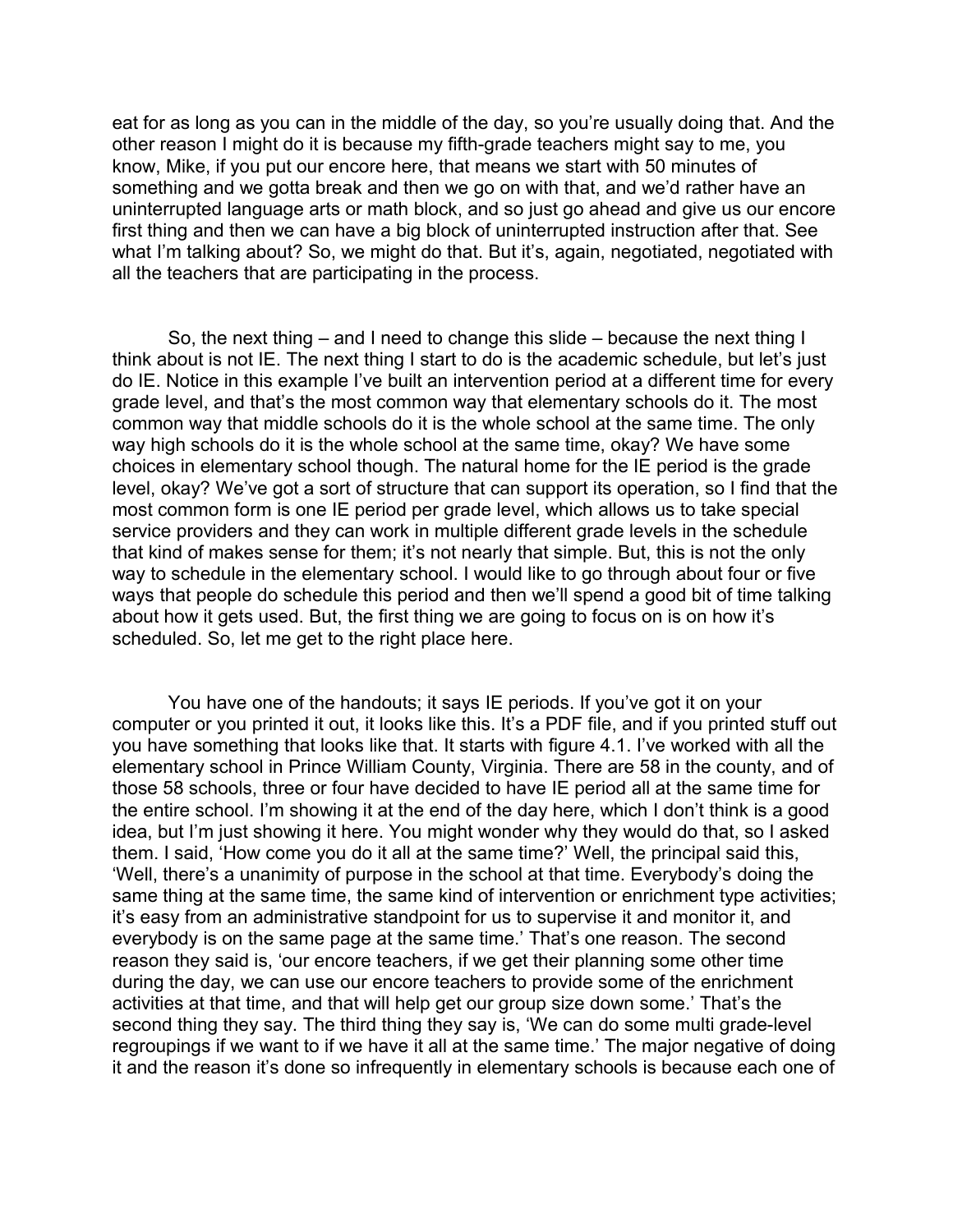your special service providers can only work with one group at that time. So you don't get the mileage that you need from your special service providers – whether it's a reading specialist, learning support person, or whatever it might be – you don't get that sort of mileage. I don't find this done very often.

The next one that's in that same package shows two IE periods per school. These two IE periods, one for the intermediate grade levels, one for the primary grade levels – I don't do this very often either; only a couple of times have I done it, and it tended to be in a small school that was rural that had maybe one class per grade level and that had part-time people who were doing the interventions who only came in the afternoon or something like that. You had to cluster grade levels at the same time to do the intervention time because the people weren't there that long and so that's why you had to do that. So this one, which has three grade levels at a time in intervention and the next one, which has two grade levels  $-4/5$ , K $/1$ , 2 $/3$  – at a time are basically I've found for smaller schools that share intervention and special ed and Title I staff across buildings on a part-day/part-day kind of basis, and I don't use them very often, but there they are.

The most common, again, is the one where we have a period for every grade level, which I showed you. But, you know, a period for every grade level isn't enough some places. If you think about the services that we would like to provide during the IE period, you know, some of them have so many kids who need the service within a particular grade level, there is no way they can provide it to all the kids in the grade level in one period. Speech/language: Think about kindergarten and the number of articulation groups the speech/language teacher might have in kindergarten; it would be pretty hard to get them all done in one 45-minute slot in a day for kindergarten. So, sometimes what we find is necessary in terms of scheduling the IE period is to have multiple IE periods, even a separate one for each class in the grade level we've done, although that has problems. So, if you look at this, there's a separate IE period here for one teacher, another teacher, they each have a separate period. That's a limitation in other things that we're going to talk about related to the IE period, but we couldn't just let these teachers when they were going to do everything, though, because we couldn't provide the special services appropriately.

The next thing that our reading-recovery teachers did is they worked with small groups in first grade during the IE period. So we actually divided the first grade into three chunks for IE; two of the teachers had IE here, and the reading-recovery teachers plus other special-service providers could work with those classes here. Two of the teachers had IE here and one of the teachers had IE here, and you can see we have the reading-recovery groups right here, and we've also made sure – if you look at this schedule here for second grade – the two second-grade IE periods do not conflict with the two kindergarten IE periods, do not conflict with the three first-grade IE periods, and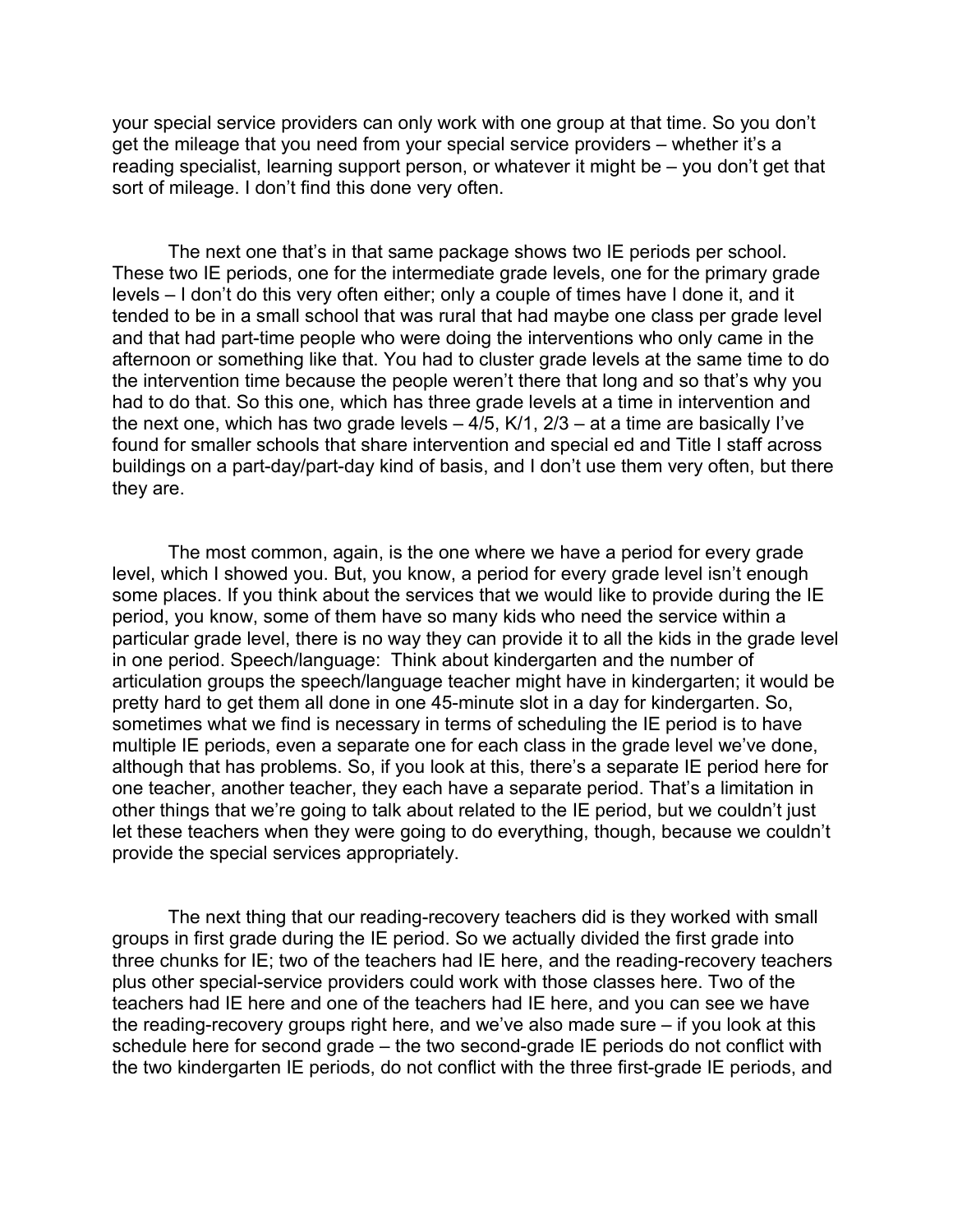you all know why. We've got to create a schedule that allows…and then that IE schedule can be the schedule for some of the pull-out type services that are provided either in Title I or learning support or speech or related services or anything like that. I know your eyes have glazed over by the end of the day with some of this stuff, but you've gotta have – it's a visual depiction – is this making sense?

Now, in this case, what we've done is we have divided…if you were to go down to the fourth and fifth grade, we did kind of the same thing, too; it's down below here, you know, third, fourth, and fifth. Third's have two IEs, fourth has two, but the fifth only have one, but it was longer. The reason the fifth had one that was longer is because in the fifth grade we were running instrumental music out of there. The instrumental music teacher was only there that period, and she needed to pull across all five of the fifthgrade classrooms, so they couldn't have a separate IE period or she wouldn't get her lessons right. Are you with me on that? You know what I'm talking about. We'll talk more about instrumental music later.

Here we go! Next, version of the schedule that…and you don't have this one because I just added it this morning, but if you want it I'm happy to give it to you. This is in Ramapo, New York. Ramapo is in Rockland County across the Hudson River from Westchester. You might be interested to see, these are their time allocations in this particular school – let's just blow that up a little bit so you can really see it. Their philosophy in the…notice how they kind of have an integrated philosophy the way that this is allocated. We created a different sort of structure for their time. In first grade, they had language arts and social studies was lumped together for 120 minutes, and math, science and world language would be pulled out of the math/science block. They had regular Spanish classes that occurred 20 minutes every – I don't know, we'll see in a minute. But you see, they didn't break out science and social studies separately because their philosophy was interdisciplinary one, so that's what they did. And in the fourth and fifth grades they had a departmentalized version, and so language arts and social studies equaled math and science and the two blocks had to be equal to build the schedule right because it was two-teacher teams flipping groups. Are you with me on that? You know what I'm talking about? So that's the way that was. But look at this, look at first grade, second grade, third grade; 60 minutes for IE. This school is one of those schools – and if you work in special ed you know the kind of school I'm going to tell about now – if you build it they will come. So, they are well known for the provision of fine services for students with disabilities, and so they come, and they move there purposefully, and you know what I'm talking about. So some of these schools had a fulltime OT person, a full-time PT person in the building, you know, and they all had fulltime speech/language people. There were piles of related service people and a lot of kids who needed those services; big internal music program, pretty big gifted program, and we needed time for those for services. They were willing to give up 60 minutes a day. Now, to give up 60 minutes a day, my philosophy of the IE period is the longer it is the better it better be. You know what I'm saying? Because it's a trade off. You're taking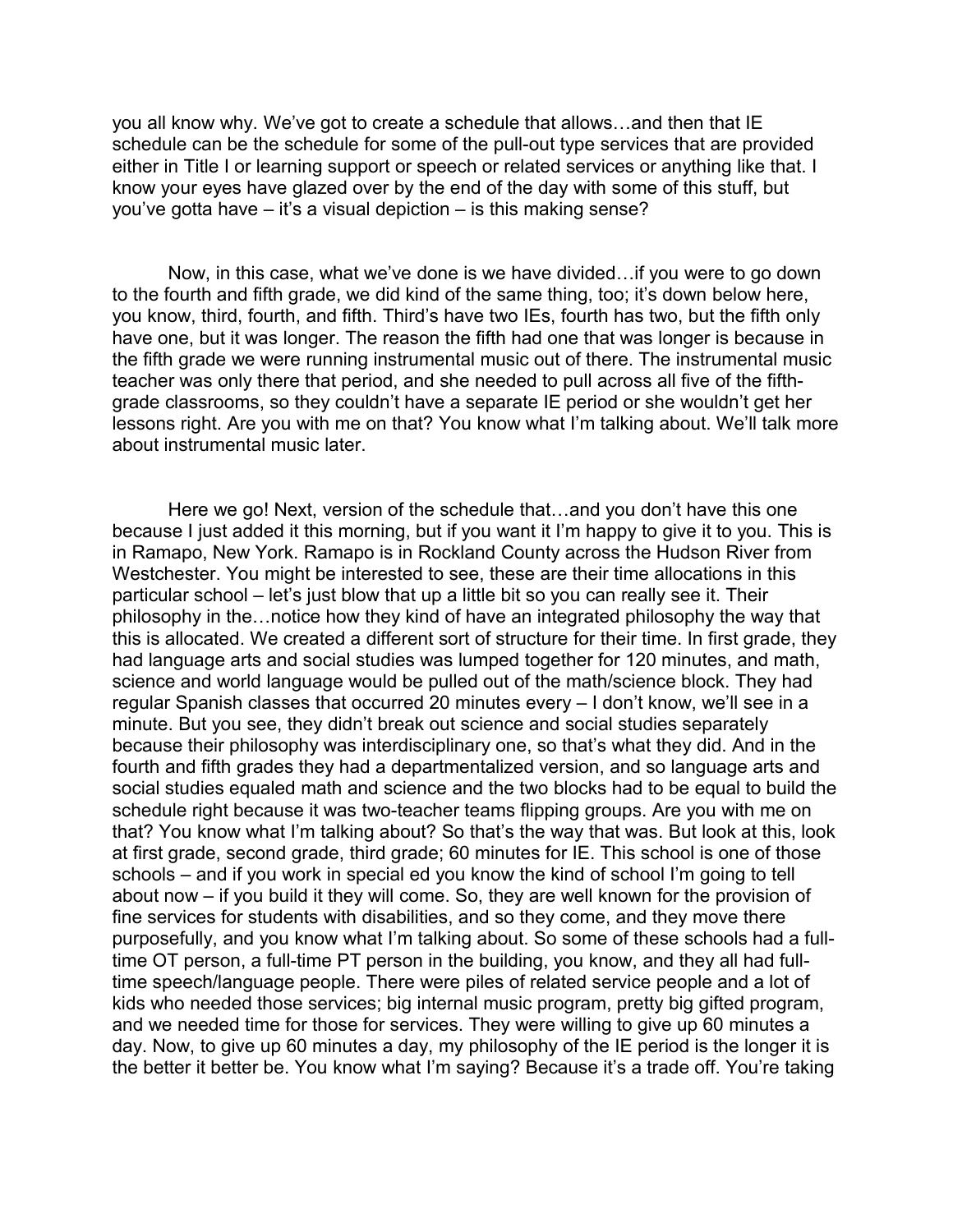time that could be core instructional time for IE. And in the construction of the schedules at this elementary school, Viola, we pretty much had to start with the IE periods first because we wanted to have non-conflicting IE period for all six grade levels. So, if you look here in the yellow, here's fifth grade, here's fourth grade, here's first grade, here's second grade, here's kindergarten, here's third grade. I mean that pretty much eats up the whole day, so we had to kind of leave those out very early to make sure they wouldn't conflict. Now a special service provider wouldn't work all of those periods every day, but they had access points built into the schedule where they could grab kids if necessary. Making some sense here, okay? And actually, what we did, we had a speech/language person, a PT person and a school psychologist sitting in the room building this. There's their world language schedule. What were they getting. AC day, BD day, 20 minutes every other day, first grade 30 minutes every other day, third grade, fourth grade and fifth grade; second grade was in the 20-minute range, too; they got it every other day. That was their world language schedule.

One of the things we did was built a special service scheduling template for pullout type services. These are the IE periods on here, and they were kind of on an eightday cycle that the special service providers were going to work through in terms of providing their services, and these were their access points. It was sort of the basic scheduling template they could use to fill out and gave them a way to think about the kids they worked with, the groups they worked with and all that. This is far better than running around to every teacher in the building and asking when you can have people. What had to happen, though, what has to happen in this kind of a case if you look back at the schedule is that all the special service providers who serve fifth grade have to get in the room with the principal and their list of students they serve and fight it out over who gets whom when, you know, because there were multiple services provided and if a kid was in instrumental music and got speech and got…you understand? So the principal would mediate – he's kind of the marriage rep in there – in between these special service providers as they create a schedule. But the classroom teachers weren't necessary in that meeting because it was coming out of their IE period, and they just had to be informed.

Question from the audience couldn't be heard. Mr. Rettig's answer: Oh, yeah! That gets built now. Do you know high school scheduling? The high school scheduling calendar pretty much any curricular changes that have to be done in a high school are done in the fall because they have to build their registration booklets by December because they have to have their forms out to kids in early January because the kids have to do their registrations usually in late January or February because the course tallies have to be to the schedulers and the departments so they can decide what classes they're teaching in March. Most good high school's schedule is done in May or June, pretty much even though there are some revisions based upon failures and stuff like that. You know, over the summer. I would argue that the elementary school's schedule time table doesn't need to be quite that severe, but certainly by the end of school, you ought to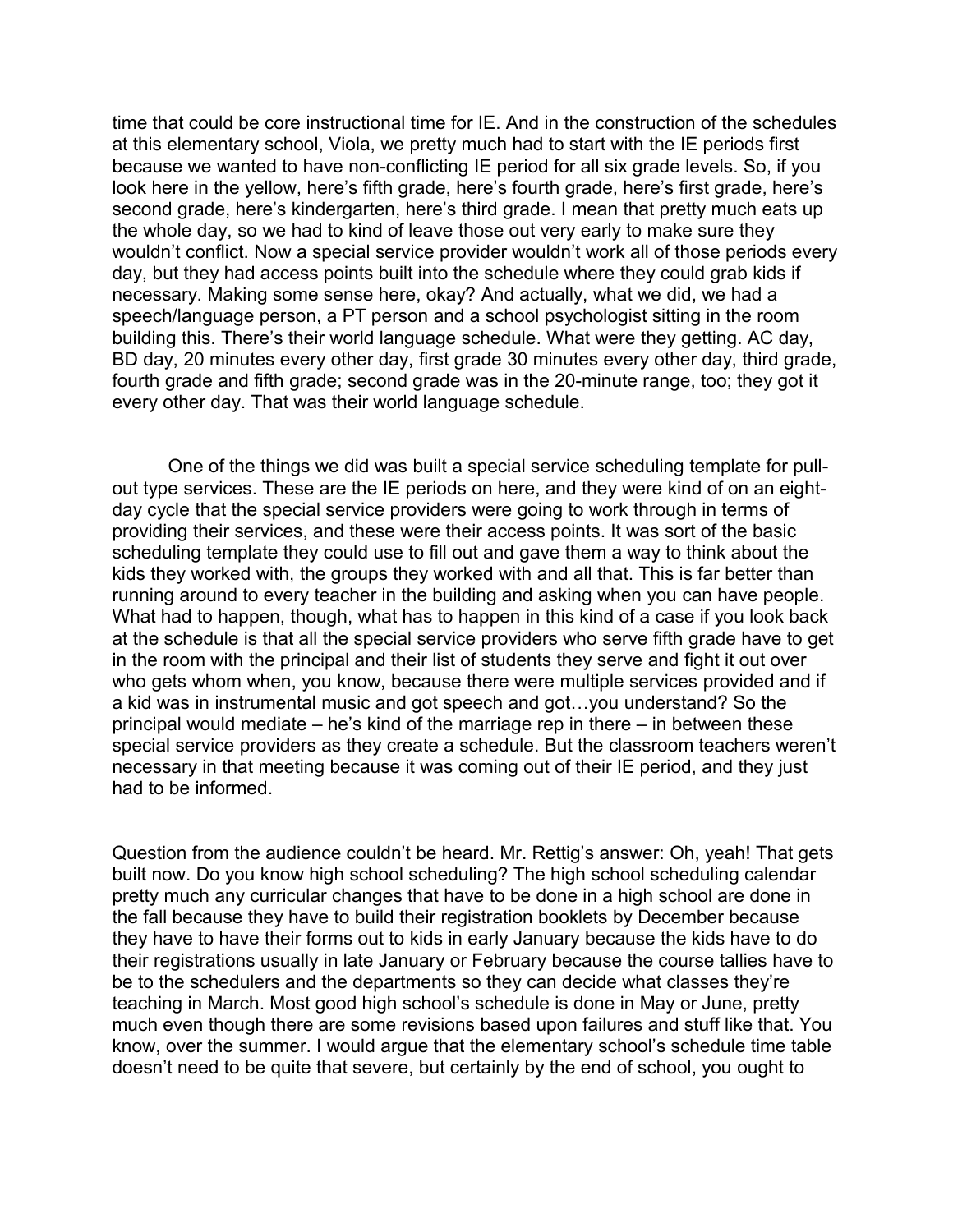have a pretty good idea what the basic format, yeah…these were all done before the end of the school year or maybe in very early summer. Do they then sometimes change a bit based upon the change and the population and our loads? Sure, but you've at least got it pointed; you're not trying to create it during the first month of school. You've got a basic template, but we make changes to it.

You know, the IE period – I've been focusing on that because it's an important piece of the schedule. It's not the inclusion of the schedule either. You know, that's a different piece of this. I will show you schedules later on where we have a teacher who does a mix of inclusion and kind of IE support which, to me, is kind of a really good model. It's where I can see kids in a co-teaching model and also in an IE period. That works very, very well.

These are the versions. These are the basic ways that people approach it. One period for the whole school. Two periods for the whole school. Three periods for the whole school. One for every grade level, multiples for every grade level, okay? And the multiples for every grade level come in two formats, one where the whole grade level has two periods, and they are at the same time and the other one was the D.J. Montague where the grade levels split in half, and half has it one time and half has it at another time, okay? So those are the kind of scheduling formats that the IE takes.

Question from the audience could not be heard. Mr. Rettig's answer: They are 60 minutes; they are two 30s right there. Right, two 30s. We give some sort of assessment and analyze that data, and then we're what I'll call tiering out the students, dividing them into groups and planning for the instruction that they're going to receive during the IE period. We provide a mix of intervention activities and enrichment activities for students, and over the course of a period of time, whether it's six weeks or nine weeks or whatever it is between our different formative assessments, we monitor students and move them back and forth between these intervention and enrichment activities and then we kind of re-tier after a period of time. This is just one way to think about it. I'm going to use, probably, language and terminology that doesn't fit exactly with what our TI uses, but these are my definitions for the moment.

Tier 1: Our students who can learn the basic curriculum through the typical instruction given in the allocated time by the classroom teacher with differentiation that occurs in the classroom but no extra time is necessary for them to learn the basic instruction. Is that clear what I'm talking about? They don't need an intervention; differentiation within the classroom is sufficient for them to learn the basic curriculum.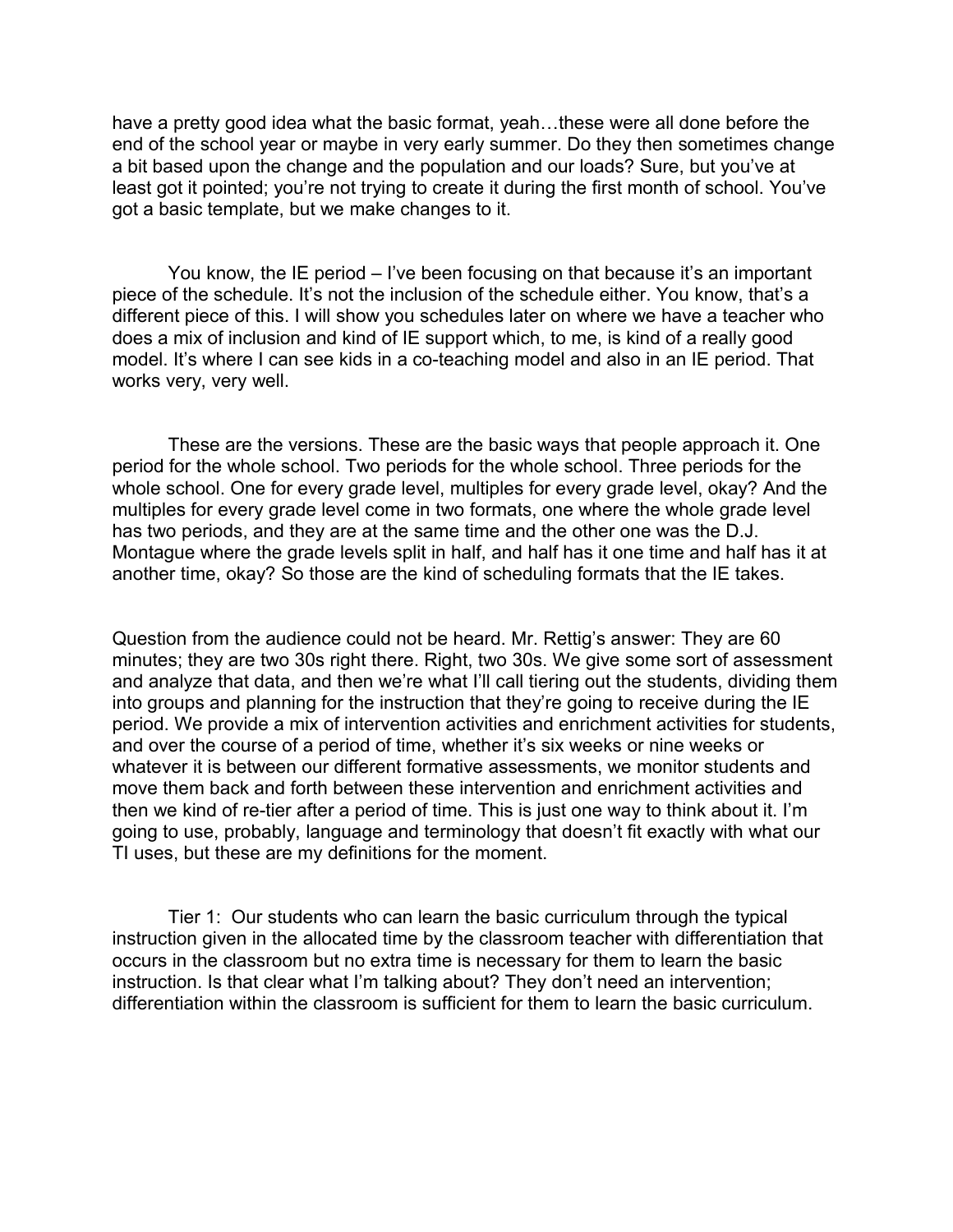My tier 2 students are those that need periodic intervention, not all the time, but they have trouble with a concept once in a while, and they need help with that and some additional time at the times they're having difficulty, and a timely manner would be good. They ought to be receiving enrichment activities when they are not getting intervention.

Then for me, and some people would say this is tier  $4 - by$  the way, these students generally are served during the intervention period by classroom teachers providing enrichment activities – these kids might be served when they're in enrichment by classroom teachers or intervention by some classroom teachers or in an intervention by special service providers, but usually not a special service provider. These kids right here generally need long-term, intensive intervention and often don't receive the enrichment activities because they need so much intervention, and those interventions are usually provided by special service providers. That's kind of my definition.

Let's go through – I think there's kind of two basic approaches in elementary schools to organize the intervention period. The first one I call is the Center's approach. It's commonly used in the primary grades because, well…here's how it operates. Here's my three first-grade teachers right here. During the intervention period, you set up enrichment centers in your room, you set up centers in your room, and you set up centers in your room, okay? Your tier 1 kids who don't need any extra help are rotating through those enrichment centers. You're at your desk or easel or table and you're pulling small groups or individual kids to your desk to provide tier 2 type intervention, somebody had trouble with something in class today or yesterday, and you're working with those kids and supervising centers at the same time, okay? And then your special service providers that are serving the grade level at that time pull out kids across your three rooms, and they're serving them at that time. That's a pretty typical primary grades model, and it fits with the culture of elementary school, especially the primary grades, which is basically…I have my kids, you have your kids and we don't mix them up together very much. I got my babies and you got yours. So that's the way it is.

There's two weaknesses to the Centers model. The big strength is it's easier to put in place. The weaknesses, you've got a kid who is having trouble with diagraphs, and so do you and so do you. It sure would be better if one of us did some good lesson with that with those kids and the other guys did something else. So, we could marshal our resources a little bit better. The other big weaknesses, how good are those centers as enrichment activities? Know what I'm talking about? How good? You know, I was a first-grade teacher, I had centers in my room, and I worked hard to make the good. But their primary quality had to be kids could do it by themselves without bugging me because I had other stuff to do, Okay? You know what I'm talking about. So how good an enrichment activity can that be? So, never good in my experience.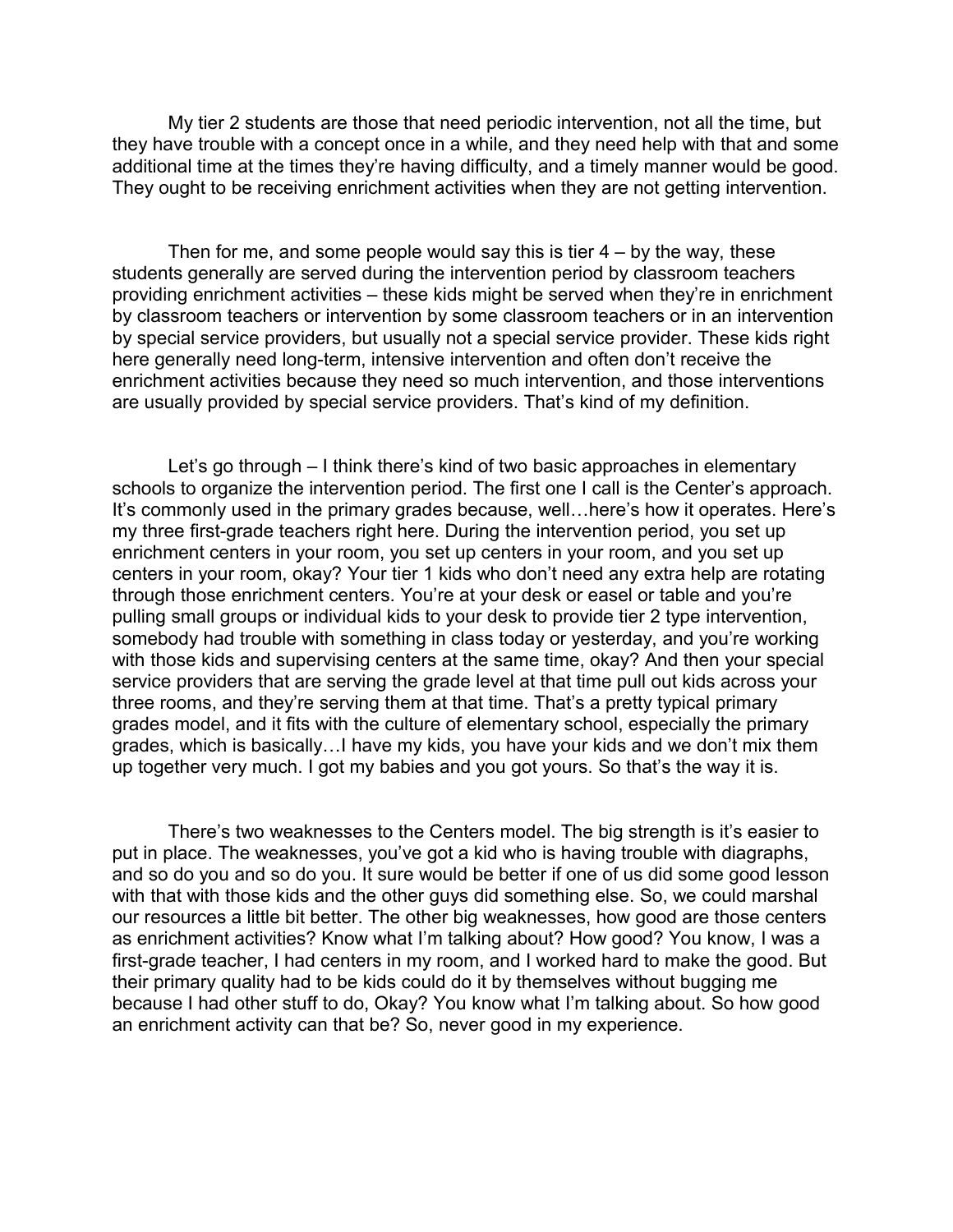So, the other approach is a regrouping approach where a team of teachers regroups and takes on different roles during the intervention/enrichment period, and I'm going to sort of talk through an example of what that might look like, not a perfect example but it just is…we'll see what you think about this idea. Let's say we have 100 kids in third grade, we'll say. We're in the third grade, we got a hundred kids and we got four classroom teachers, all right? Four classroom teachers, 25 kids in a class we'll say. Let's say Connie used an RTI typical standard set. In that group, about 80% of our kids are kind of tier 1 kids that don't need much in the way of intervention; that's the number we usually use, somewhere around 80%. In some schools it's more, in some schools it's less, but I want to use 80 just for this particular example right now. So, I have 80 students who are kind of in the tier 1 range who need an enrichment program. Now, the first thing is, what should be the goals of the enrichment program? To me, the goals of the enrichment program should be to take those kids higher, faster, farther and, you know? And to help them go from being proficient on your state exams to advanced proficient; from being threes to fours, from being, you know. And the enrichment program they should be provided should be full of higher order thinking skills and all that because they need to make a year's growth, too. By the way, this is the weakness of RTI in my mind; we don't deal with enrichment in it enough, okay? And part of the reason it gets criticized because it is all about the interventions. Well, you've got 80% of your kids that don't need that. Do this right, you'll do a better job on the intervention, and you'll get less criticism for it. The first thing, I look at that number of 80 that needs enrichment, I think to myself, what is the least number of adults I can put in charge of that group of 80 and get away with it, okay? I look at two, and I say no, 40 per, that's too big. I look at three, and I think, yep, I can get away with it. Three would be 26 or 27 in a group, so I think I can use three people. Then I think, who are the three people? I got my four classroom teachers, but I'd like to hang as many of them back for doing some tier 2 type interventions if I could. So, I look around the building and see if there is anybody else who might do part of the enrichment program. Maybe I have a teacher of the gifted. If she were there all the time, maybe she could work in this period and do some of the enrichment. That would mean I'd only need to use two of my classroom teachers, and I could use the teacher of the gifted as the third one. Maybe my librarian is not in the encore schedule and I could use her. Well, let's just say we don't have anybody else, because most places wouldn't. But I'm going to take three of my classroom teachers so I am going to have groups of 26 or 27 here, my kind of tier 1 kids, and so it would be like 26 or 27, I think it gives me 80.

But now what are we going to do with them? Well, we've got to have a plan for enrichment. It shouldn't just be every grade level and every teacher make something up on their own that's enrichment. There ought to be a planned out enrichment program that is tied into our state standards and especially the higher-level thinking skills that are in those state standards and will help take these kids to that next level. So, I guess one way to do that would be... let's say I have somebody who really loves science. I might have one of my classroom teachers – by the way, my belief is that if we've got five schools in our district and we're all running intervention enrichment programs, we ought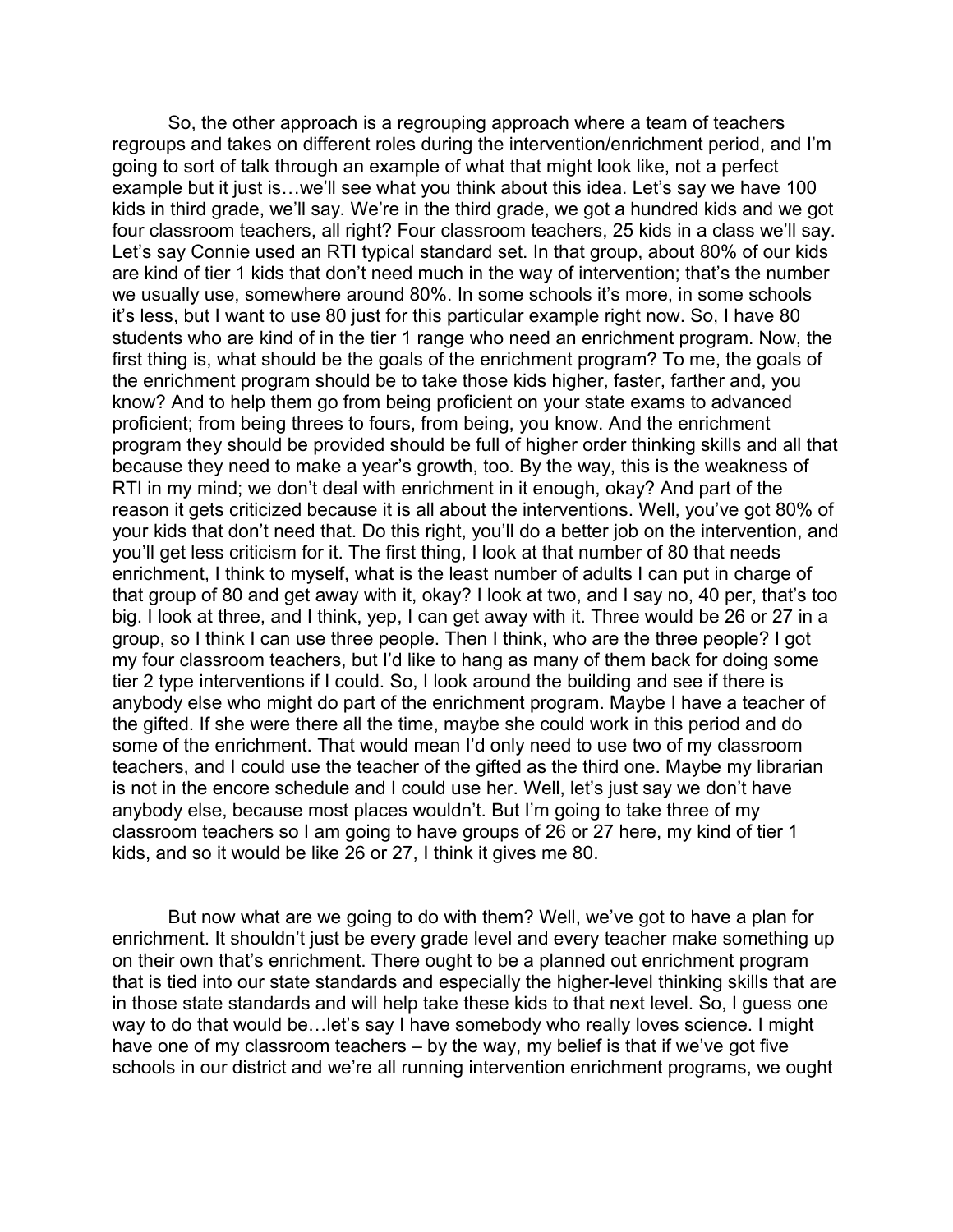to get the third-grade teachers together across the district to design, maybe with the help of the gifted teacher, those enrichment units. Then we could all use them and we wouldn't have to plan everything out on our own. Does that make sense? I know, it's a curriculum project, but it's a pretty good one. And then, because otherwise, we're just all making up stuff to keep these kids busy while we're doing the interventions, and it's not particularly high quality.

We might decide at the district level – oh, next thing is how long am I planning for here? Well, I might be planning for...kind of depending on when our benchmarks are given. If we're on a nine-week time frame, you know, we have nine weeks, so maybe I'm planning for nine weeks or six weeks or 12 weeks. I don't know what it is, but let's say it's nine weeks. I'm going to plan a three-week science unit, and that science unit is going to be chock full of charts and graphs and reading and writing, good integrated with lots of other skills above and beyond the basic science curriculum. This is not the allocated science time; this is the IE time. The basic science program is taught during the science and social studies time; this is above and beyond that with lots of higherlevel thinking skills. Three-week unit. Then I might ask somebody to do a three-week social studies unit, same drill chock full of higher-level thinking skills, reading, writing, charts and graphs, maps integrated if possible. Let's say we're going to have a special writing project that would last for three weeks, too. I'm thinking they're the three most common. I don't get to make these up, though. You and your school division get to decide what's important and what those units ought to be and what they ought to include. But, if I did that and the kids in these groups rotated through each of the three units over nine weeks, I would have taken care of this 80 kids for the next nine weeks in terms of the enrichment program. Then we need kind of four chunks for these a year to make it fill out the entire school year.

Now, I have worked some places where they do shorter units, they have a week of data analysis where they're not running these units and they're doing something else; you create your own calendar for it. Something like this makes a lot of sense to me, and I would say the kids that are mainly participating in this are those tier 1 kids and the tier 2 kids who might occasionally be pulled out of this to get some assistance. Now, who's giving them their assistance? Well, I had four classroom teachers. I had one classroom teacher left; we've got her. Who else do I have? Maybe I have a learning sport person, okay? Maybe there is a learning sport assistant; some places would have that. Maybe I have a Title 1 teacher and maybe there's a Title 1 assistant, might have that in some places. I might have an ELL teacher that might be able to serve during this time, and I mean there's a number of different people that might be available during that time depending on what kind of sports you have in your school. Well, I've got 20 kids left here and probably a few others that get pulled out of this every once in a while because they need help, and I've got all these people to serve them during those times (inaudible). Does that make any sense?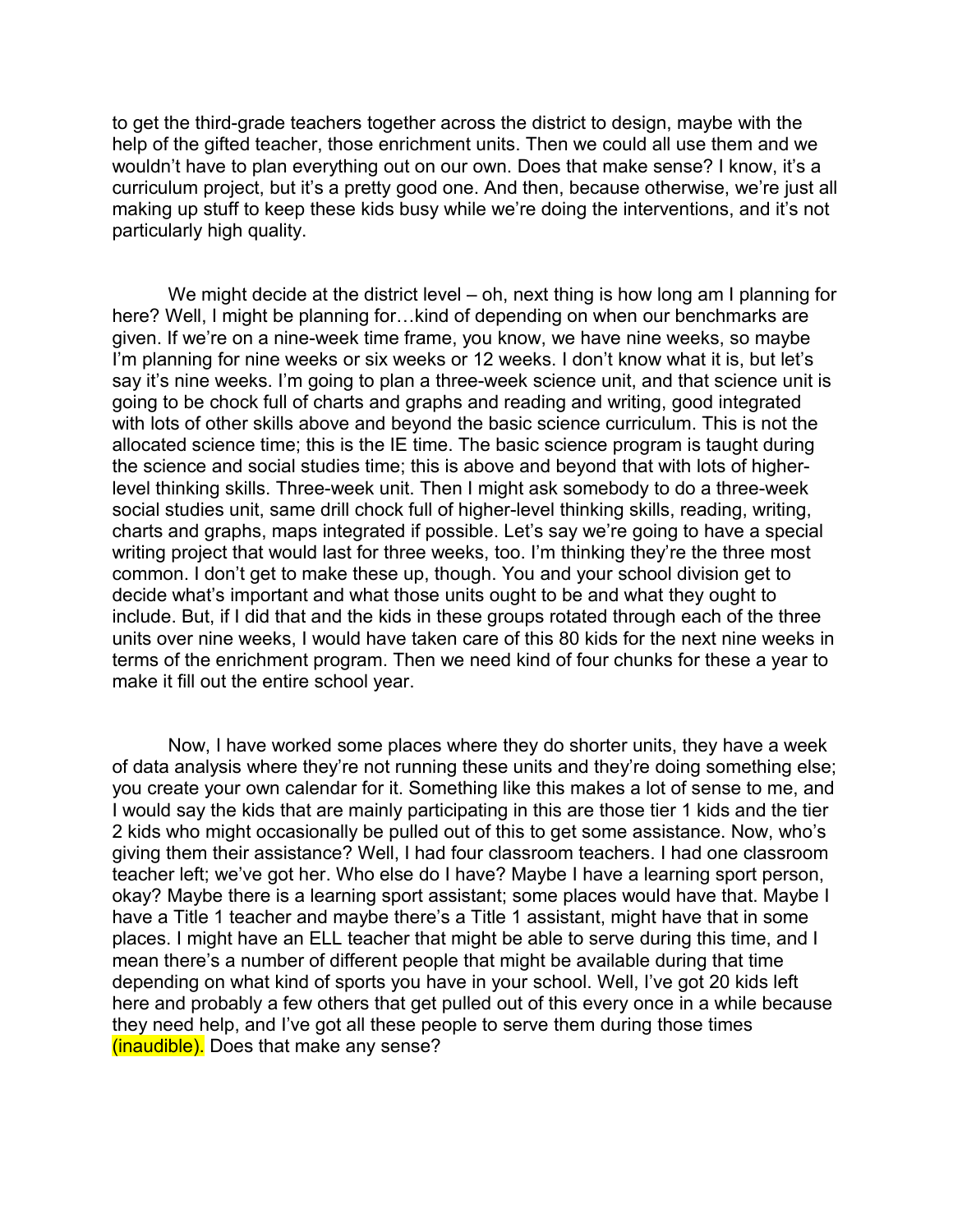Let's move on though. We will see other examples of how this is scheduled and I'll talk about other ways that people have done it as we move on.

Yes – question.

AUDIENCE MEMBER: You were saying that leadership is so important. How important is it at the top of the district level compared to the building level? I work at an IU and we're helping schools start this project for scheduling and I find that principals are finding the time to put the IE spot in, but we need the cooperation of the districts to say yes, all specials will be that time, and we're not

MICHAEL RETTIG: You mean all support services?

AUDIENCE MEMBER: Support services.

MICHAEL RETTIG: You basically need support at all three levels: the district level who find resources and more often the authority, the school-based level the principal and the teachers, too. So my work typically begins at the district with a team of central office people, principals and teachers from their buildings. That's usually the study group that starts, you know, teams from each building, central office people in charge of the various areas and the principals are there, too.

 Let's go on. You've got an IE period built in our schedule forum. You've got it working smoothly, well now you zap once and recess in there, easier said than done. And again I probably wouldn't do it this way if I were doing it I would need to redo this slide. Let me just talk about lunch and recess for a moment.

Fifteen years ago when I started this work I used to recommend that some kids actually have a recess before lunch and people looked at me like I'd lost my mind, okay. Now there's several different health organizations that recommend that kids have recess before lunch, especially the little ones that will actually eat their lunch and rather than just run outside as soon as they can after gobbling down a few bits. Lunch is not nearly as cleanly blocked as I show here, and everybody who does a schedule knows you kinda gotta slide it in and slide it out; but one of the things I try to do is to not ever box lunch and recess with two immovable chunks of instruction on either side of it. For example, when encore's right here lunch and recess can't wiggle into encore.

If IE were on the other side of lunch here it would be trapped there and there would be no wiggle room at all, okay, and so I don't want to box it in too much. I mean, lunch is a problem in schools based on facilities and supervision for recess and the lunch room and all that and every school has it's own idiosyncrasies in the lunch program. You gotta make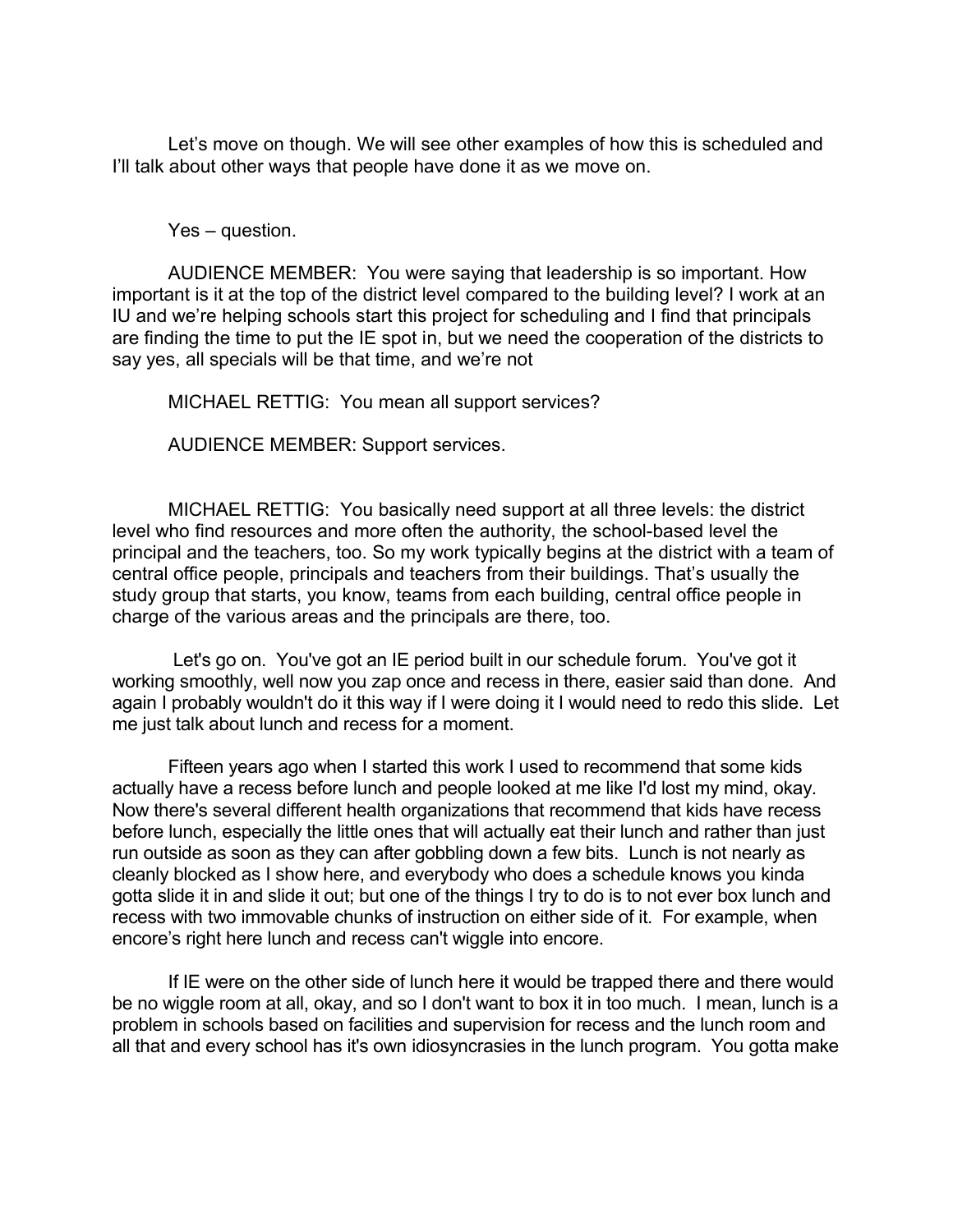it work, but I still don't like to schedule around it I like to schedule academics and schedule lunch and recess where it fits well there. But let's get on with this example.

That would leave the rest of the time available for core instruction, and I use this to illustrate a few things about school scheduling. If you look at the first grade schedule right here they probably like that, 150 minutes of uninterrupted instruction. They have recess and lunch then there's 100 minutes there and probably some math, science and social studies, they've got their IE period right here, I think first grade teachers kinda like that. They might want to do something. The second grade though, whoa. This I use to illustrate two principles of school scheduling. The first principle is not all teachers in the same grade level agree with each other, okay? Meaning that I met a teacher in New York who looked at that and said "that's the stupidest thing I've ever seen, how could anybody do that? You have to have a break in the middle of that, you've gotta change it, it's impossible." Then I'll have another second grade teacher who will look at this and she'll say "Hmmm, you mean I would be done with core instruction by 12? I think I'll give them a 5-minute stretch break and we'll roll with them and so that would be okay." They don't always agree even at the same grade level.

The next thing Griswall is illustrating here the domino theory of school scheduling, okay? For example, maybe we decide they are going to change the second grade schedule. What can we do to improve it? Well, I might decide to move their IE period. At least if it's regrouping allow the kids could get up and move and move to another teacher perhaps during that time and I could put a core block in there. Well, if I'm using the same special service providers in the second grade as I am in kindergarten I've just created a conflict in my schedule for those people who provide their services. This is what I mean by the domino theory of school scheduling. It's not all just about you, okay? If I move something from one grade level it means I'll probably have to move something for another grade level; but sometimes your idea can be good for both. I would argue that my kindergarten probably wouldn't mind a bit if I did that and gave them a longer morning block, probably. It's the whole eyes on deck notion of scheduling, too. Some people see different things and they bring their things to the table so if you have a team working on it, it's messier, it takes longer but it works better. You end up with a better product and more ownership of the product in the end; and also if you're doing it in a team basis you end up with emissaries out in the faculty who can explain the compromise that was made that you're not particularly happy with.

Yes.

AUDIENCE MEMBER: Alright, you're already in an elementary school, you've got five first grade, second grade, third grade, fourth grade and fifth grade teachers in this school and ...

MICHAEL RETTIG: The perfect five-top school.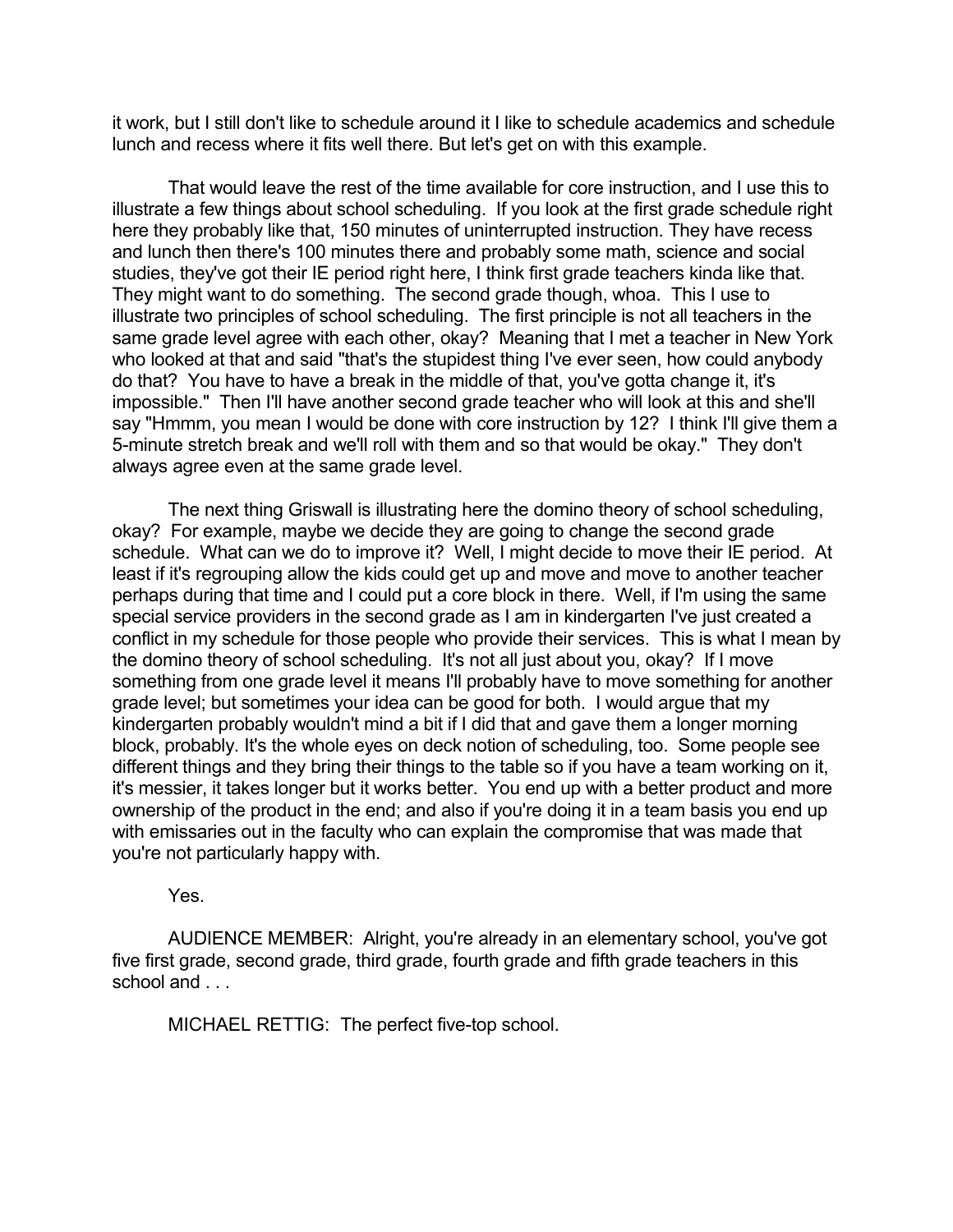AUDIENCE MEMBER: You've go a principal and you're doing this and you're doing it sometime between the end of PSSA and the end of June, because you're building your schedule for next year, when you're working within the existing schedule how many different . . . you're going to have a first grade teacher, a second grade teacher, a third grade teacher on this team? And when during the school day are you building this schedule?

MICHAEL RETTIG: It might be in place of a faculty meeting, we do some time there. I might release them with subs to do this. It doesn't, I mean it might just take a day or less depending on skill of whose ever manipulating the schedule.

AUDIENCE MEMBER: What if the principal is not you? What if the principal is like doing this for the first time?

MICHAEL RETTIG: They do it at faculty meetings. They are able to get close together and also just being offered the chance to participate in the process will be amazing to some teachers who'll stay late and work on it. Plus there are people in every building who have the scheduling gene and love this stuff and will do it 'til midnight if you let them, okay? I never had trouble getting people to, hmmm, there's a committee out there. You do need representation. Anybody done this kind of thing?

AUDIENCE MEMBER: Yes, just not on the whole thing. What got to this building, I've asked you to very informally, the biggest nightmare without a doubt, pull outs, pull outs strike, I don't have all my kids. So, right then if you say, and this is all I did, I'm going to look at the schedule anybody want to help? Oh my God, I'll do it, I'll do it, I'll do it. We have hands going up all over the place.

MICHAEL RETTIG: Sure, sure.

AUDIENCE MEMBER: I realize what I said as far as getting everybody in I came up with two or three ideas and gave it to them and then from that those ideas would go, we would go with the schedule we currently have. I didn't just say run wild and start from square zero 'cause . . .

MICHAEL RETTIG: And that's not bad. That is not a bad idea to have. Here is some potential on what do you think, how could we improve these. It moves the process along some if you kinda come up with a template or a draft that people then critique and you can change from there, that's not a bad way, and it speeds up the process, too.

## Yes?

AUDIENCE MEMBER: I would be considered some who is imbued to you. I know the favorite specialist and 2 years ago when we went to other guy, kinda roll out meeting for RTI, when we came back to discuss it with the district, the concern was we don't have the people for this. When you start a schedule, if you don't start it just to make new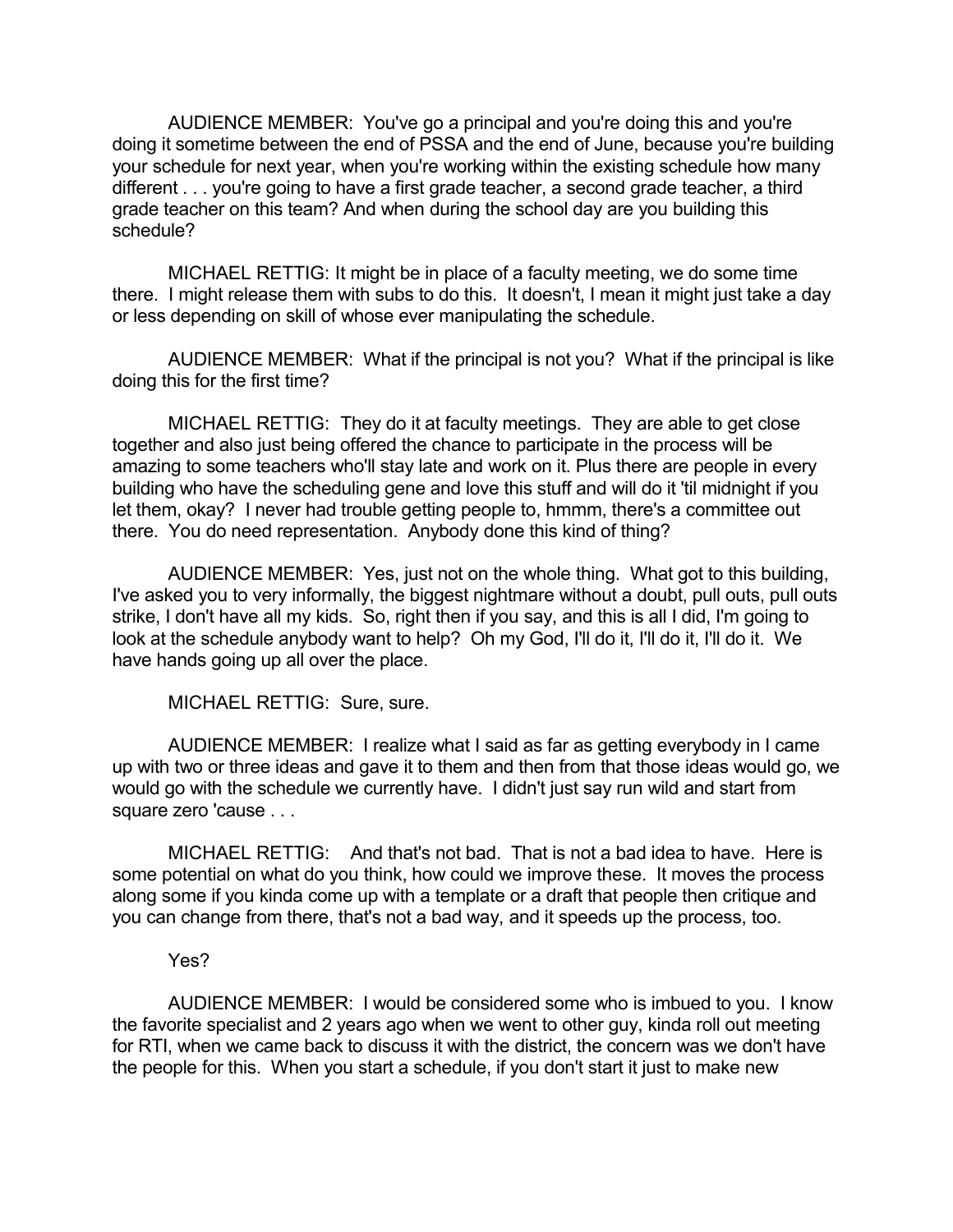schedules but what they guide in principles, they answer certain questions, they meet a certain need, something that the rest of the faculty is motivated by. It will continue to roll and I did stay up 'til midnight and I'm someone who goes to bed at 9. But I did a first through five, five encore for practice and it was really, I just wanted to call it the bingo card schedule 5 x 5, and I got it done overnight and then it was tweaked a bit after that; but it was because someone said we don't have people who are RTI and that's way we approached it and if you do it this way with IE block you can find the people and if that's what they are motivated for they will continue it, if just use a new schedule perhaps the behaviorist part of me thinks that people won't necessarily stay on board with that.

MICHAEL RETTIG: Usually the way a district starts, if they have a study committee and they create a new framework for their elementary school schedules is "okay, what're we doing now, what's wrong with that and what's right with that, and what would be perfect?" They're not going to get perfect but at least they develop those principles that you're talking about in that kind of discussion. What do we do now and what's wrong with it. What do we like about it, do we want reserve and what would be great in a perfect schedule, how to help us do that. Then you try to meet those goals in the developing the schedule.

Yes?

AUDIENCE MEMBER: Is this like a 5-day, like Monday through Friday schedule?

MICHAEL RETTIG: We're going to talk about Encore rotations right now. I am going to segue right into Encore rotations right now because there millions of different ways to do it.

You have a quick question now?

AUDIENCE MEMBER: Inaudible

MICHAEL RETTIG: The IE model is a double dose model, so it is for pull out type services and in an inclusion model we are going to put in core instruction. I'm going to show a schedule that's been developed with a combination of two things. What I didn't mention—

Here's the three kinds of models I look at. Inclusion which involves co-teaching, a kind of pull out model that comes out of the IE period and then replacement instruction, which is sort of a self-contained special ed model where they get their actual—and different states use different terms for those, and I just, it's pull out, it's co-teaching and it's replacement instruction where they don't get what the classroom teacher gets they get it from a special ed teacher.

Some schools have very little replacement instruction, very little. It's all co-teaching and kind of pull out support and double dose support, but some schools still have a fair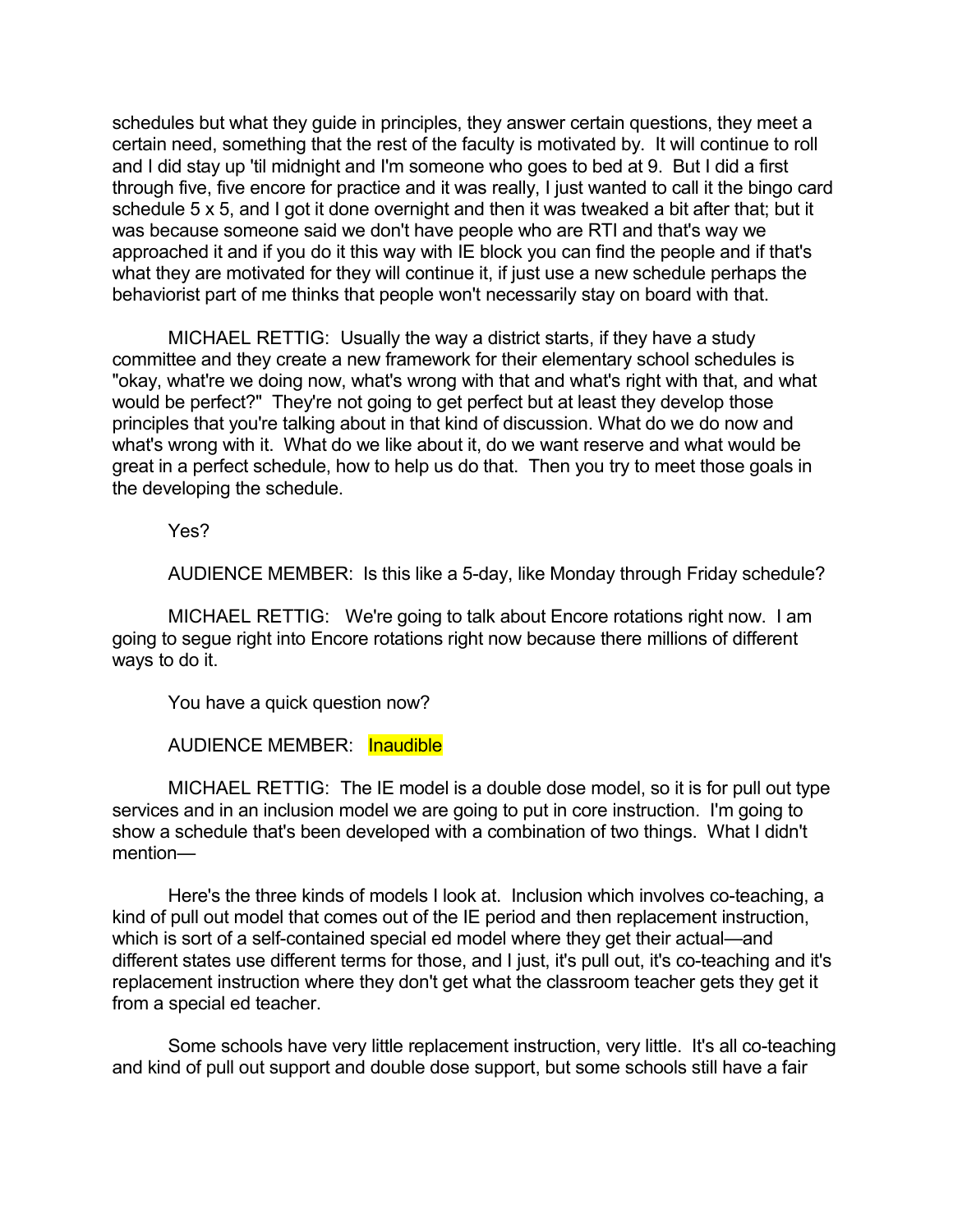amount of replacement instruction. We'll talk about how those things are different and how they can be scheduled different.

Right now we're focusing on ongoing. As we build our, we've got a little schedule right and an Encore block for every grade level. But what's in the Encore block? Well, there's all sort of rotations one could do.

You know I forgot, when I was criticizing schedules earlier there were a couple of points I forgot to make about Encore scheduling problems. One problem was the unequal length periods. The second problem was the one class after another after another. The third problem is our over reliance on Monday-Friday thinking for scheduling of Encore. What do I mean by that? If my art class is scheduled on Friday, my kids more art than anybody else except somebody who might have it scheduled on Monday, because we tend to have more workdays, holidays on Mondays or Fridays than we do any other time. In fact, we looked at the calendar in Gilton County, North Carolina, one year and discovered there were 11 fewer Mondays than Wednesdays on the calendar, which meant if I have art on Monday my kids missed a third of the program compared to some of you who have Wednesday. We would never allow that to happen to reading but because it's just art it's okay. I don't think so, okay?

The solution to that is to move away from the reliance on Monday-Friday scheduling to some kind of rotational schedule and in rotations I've used just about everything, 3 day, 4 day, 5 day, 6 day, 8 day and 12 day, all kinds of rotations where you roll over the weekends, roll over the holidays and you just schedule by day of cycle.

How many of you are on the cycle system vs. Monday-Friday schedule? It's about half I think. Let's talk about how that kinda works.

By the way the fourth problem in Encore scheduling is one schools don't control over because it's the way the school gets their itinerant Encore staff from the central office, that can be a major bugaboo. Here's what I mean by that. If I'm a five-top school as you described, five different grade levels, which nobody basically is a perfect top school, right. I call it top. The number of sections per grade level. Say I were a perfect five-top school, five different grades. To get comp and planning time every day in my school how many Encore teachers do I need in the building every single day? Five. If you give me six on one day and four on another I'm screwed. You understand what I'm talking about. You can't do a good schedule that way. We need to try, I've gotta get 'em that way so they have same number that will cover those classes every day. There is a way that I tend to think about a school division as one big school. I just worked with Roanoke City Schools. There 48 sections in the second grade. They are basically a 48 top district and I could look at that whole district and create a rotation for it and assign staff to it as though it were one big, big school, the way you kinda gotta think about it. We will go through and think through smaller and then build it up bigger in model.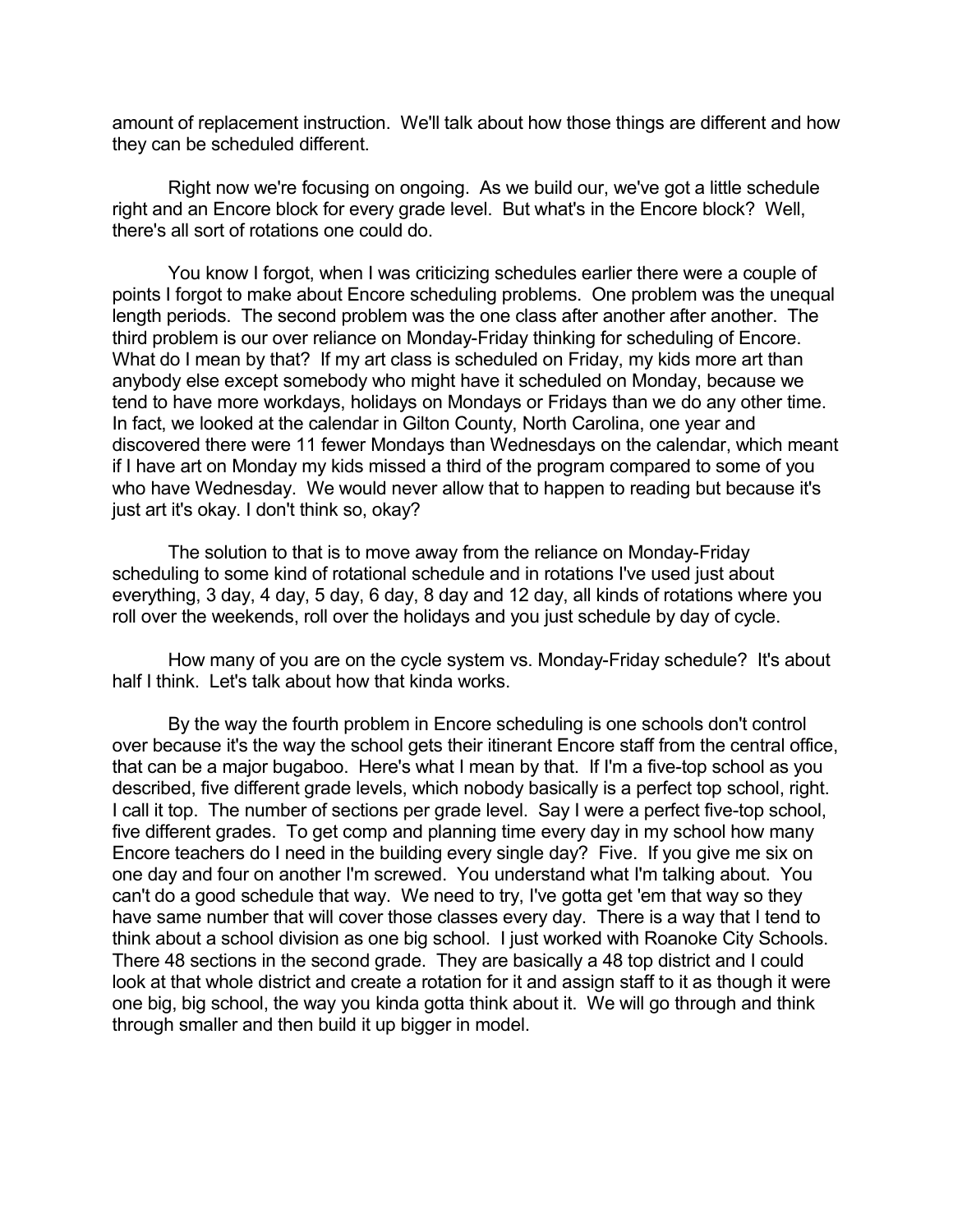Imagine my school that I've been working with here is a perfect little three-top school and you know have three sections per grade level. I might decide to do a rotation that would look something like this. Scheduling is all about creating patterns, repeating patterns in different ways. My pattern is PE, art and music. I slide it over one PE, art and music, I slide it over one PE, art and music.

First question. You have an 180-day school year, how many PE classes would every class get? 60. How many art classes? How many music classes? 60, okay? In my perfect little three-top school what would I need to staff this schedule in PE, art and music? One teacher in each area, okay. I need one teacher in each area. Now if we go back to my little schedule, well we used my master that I created earlier, which you have here. If you look at that, if I use that rotation in the master I created earlier this would be my Encore teacher's schedule. The teacher would work with one class in fifth grade while the art class teacher has another class in fifth grade while the music teacher has another class in fifth grade on day one and we just rotate through each of the days. That would be their schedule. If I were a PE teacher I would plan to work with the fifth, the fourth and have luncheon duty then work with the third, K, 1, 2 every day that would be my schedule, okay? That's that.

Now what does this rotation communicate about relative value of PE, art and music? They're equal, okay. They're equal. Now it's been my observation that is not the belief system that is utilized in many school districts around this country because one of these areas has a really strong lobbying group who has been messing around the State Legislature. Which group am I talking about here? PE. Music and art people getting killed by people right now. They are because you go to some states there is minimal minutes of PE being required at the state levels. I've seen, I don't think you have as many as 150 minutes a week in North Carolina and placed like that for PE, which is really interesting when you try and do when you have a problem. You don't have a big enough gym for it or enough staff to provide it and the states cut your funds. That is always interesting.

Now, my next question is if I have a 6-top school and wanted to provide this rotation, a six-top school and wanted to provide this rotation, how much staff would I need to run it? Two PE teachers, two art teachers, two music teachers. Well, that's kinda funny. You mean I would need to have two music rooms, too, and two art rooms, too? If I wanted this rotation in a six-top school then I probable would. Scheduling stakes are directly related.

Some of the most interesting work I do I work with two architecture firms, one in D.C. and one in Virginia, and what I do is work with the school people to design the educational program. The practical manifestation of their educational program is a schedule from which we know what kind of rooms we need. To build out in enough detail. I've been involved in about 10 building projects now that were really fun. When the building projects got built out of the schedule we created for the educational program. I'll show you those later this afternoon, a couple of them.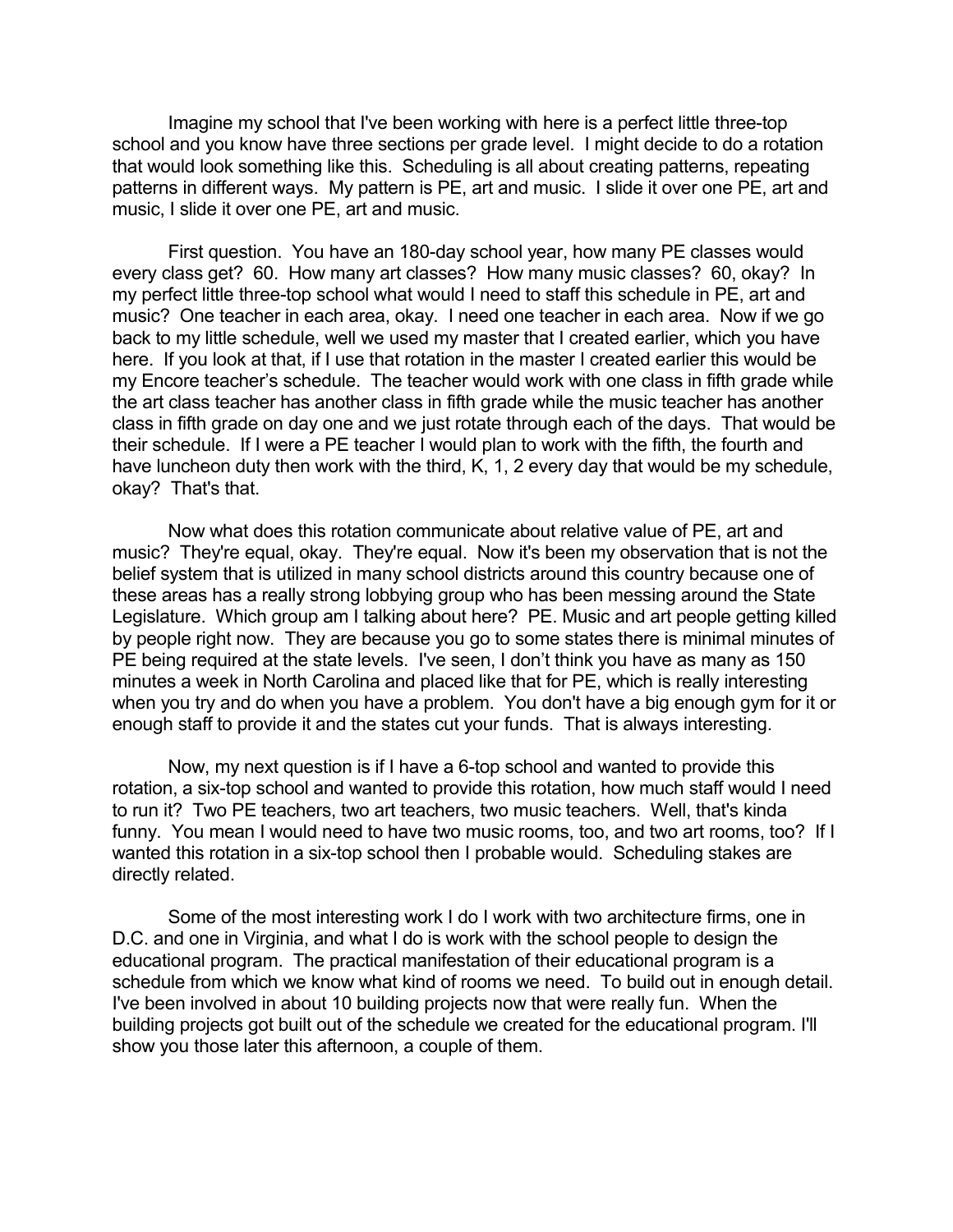That was an easy question. Here's a harder question. If I'm a four-top school and I want to run that cycle what staff do I need? One and a quarter? Somebody always says just make a 4-day cycle and add library, which would work but it wouldn't be that rotation. Okay, my question is what staff do I need to run that rotation in a 4-top school? One and a third. I need an extra day of art, an extra of music and an extra day of PE. Because my core 3-C teacher down there would need one period of art, one period of PE and one period of music. One and a third, that's odd.

Now what size school would I want to marry my four-top school with to share staff to use up that person? Aahh. A two-top school. You see if I marry my four-top with a 2 top they'd eat up the other 2 days of their schedule, are you with me there? This is a principle that I have for sharing staff. You want the marriage to equal the rotation or a multiple of the rotation. The rotation is 3 days, the multiple of the rotation is 6, 4 plus 2 is 6. They would be full, okay? That's something. I can multiply that right down a whole school division. I can run that right down a whole school division if we come to a rotation agreement.

Let's look at some other rotation stuff. This is just one. This next rotation is one that I've used several times. It expresses a different value, PE/art, PE/music, PE/library. What's more valuable? PE, sure in this slot. Kids gets three PE classes every 6 days, one art, one music and one library. Now the question is, what do I need to staff this in PE, music, art and library in my three-top school?

AUDIENCE MEMBER: Inaudible

MICHAEL RETTIG: What do I need in PE?

AUDIENCE MEMBER: Inaudible

MICHAEL RETTIG: How many teachers do I need on day one?

AUDIENCE: One.

MICHAEL RETTIG: How many on day 2?

AUDIENCE: Two.

MICHAEL RETTIG: I need 1.5. Here's one way to look at it. Look at this. Here's one teacher, see that. This would be every day and I need 3 extra days out of 6.5 FTE, full time equivalents. Another way to do it I need count, 9 days of PE in 6 days, 9/6 1.5. That's what I need right there. What about art? What do I need to staff this in art?

AUDIENCE MEMBER: Inaudible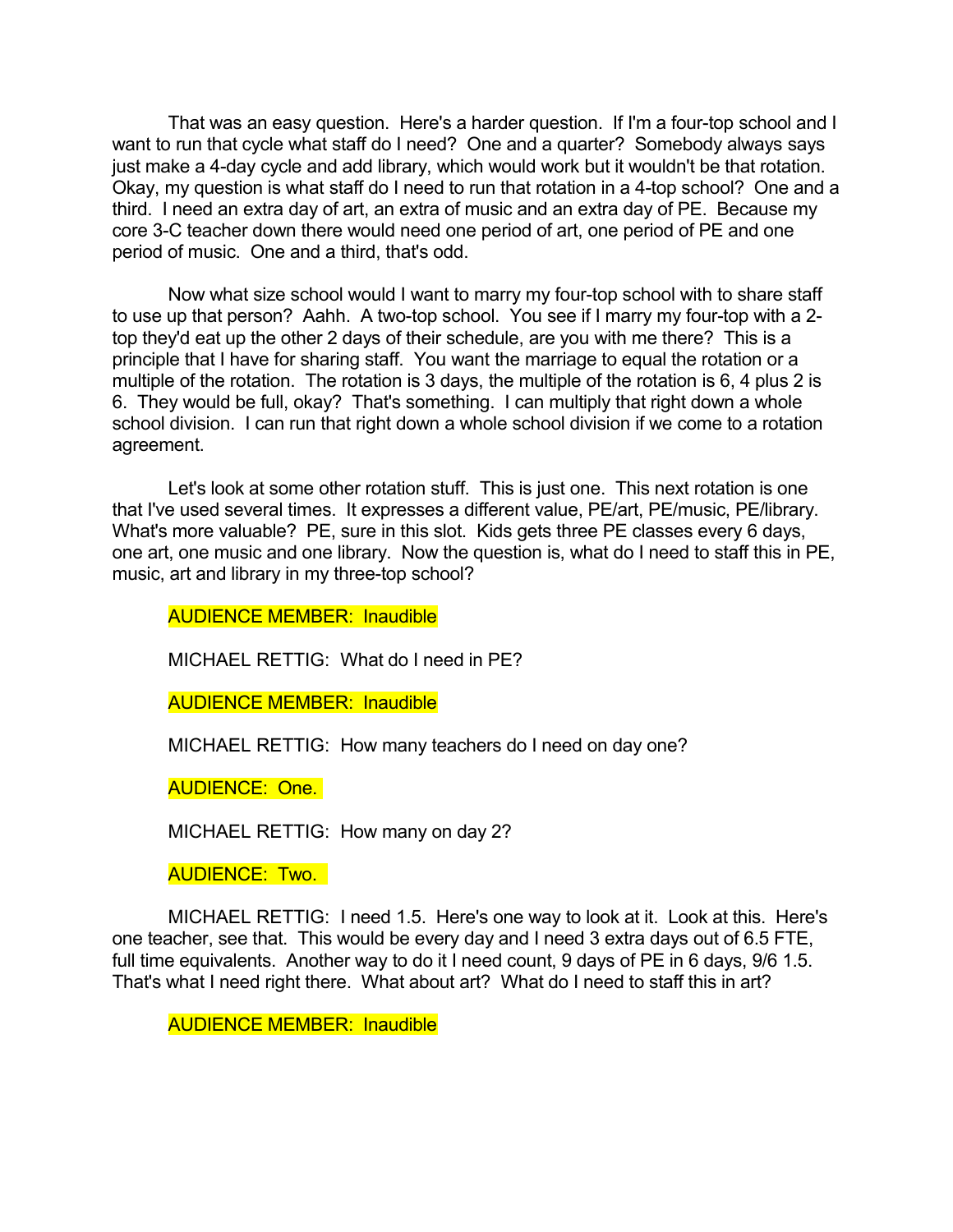MICHAEL RETTIG: Half an art teacher, only 3 days. Now this . . . and do I need in music to staff this?

AUDIENCE: Half.

MICHAEL RETTIG: Half. What do I need in library?

AUDIENCE MEMBER: Inaudible

MICHAEL RETTIG: Three days of half. Maybe half of her time, maybe she fully in my building full time but she is only scheduled half of that, I kind of like that. Some schedule library's time and some likes library time, it's a good thing.

Now, what size school would I want to marry this school with to share staff? What size school would I want to marry this school to to share staff?

## AUDIENCE MEMEBER: Inaudible

MICHAEL RETTIG: A three-top, right. Because when the art teacher is in my building who would probably be in their building? The music teacher, we flipped, okay. What days would the other schools get the extra PE teacher?

AUDIENCE MEMBER: Inaudible

MICHAEL RETTIG: Day 1, 4 and 6, the days that I don't need them. And we build two rotations together. Is this making some progress. It's the way you think about it across multiple schools. One last thing in this topic and then we are going to look at a sample study.

Here we go. Here's a four-top. PE/art, PE/music. But you know, Mike, I'm not a perfect four-top, we like smaller class sizes in kindergarten and first grade. I have five down there and you called me a four-top and I only have four on board teachers in the building what am I gonna do? By the way I got only three in fifth grade because we let the class size go up there bigger. Am I right, that happens all the time doesn't it?

Now I suppose if I had five in first grade and three in fifth grade well what're my possibilities. I could take the fifth one in first grade and I could stick it into the open slot in the fifth grade schedule but what bad thing would I have done? No planning times, no common teaching time or special service providers to do the schedules. I don't want to do that. I could run a teacher over here for one period to teach that extra class, one of PE, one art and one of music seems kind of wasteful to do that but it's done all the over the country. Or I could do this. I could take my, by the way in third grade I've got 100 kids and four teachers, for the first grade I've got 100 kids and five teachers. That happens all the time doesn't it? Because we keep the class sizes small down there. Why do we have more teachers in first grade? Is it to have smaller PE, art and music classes? It's to have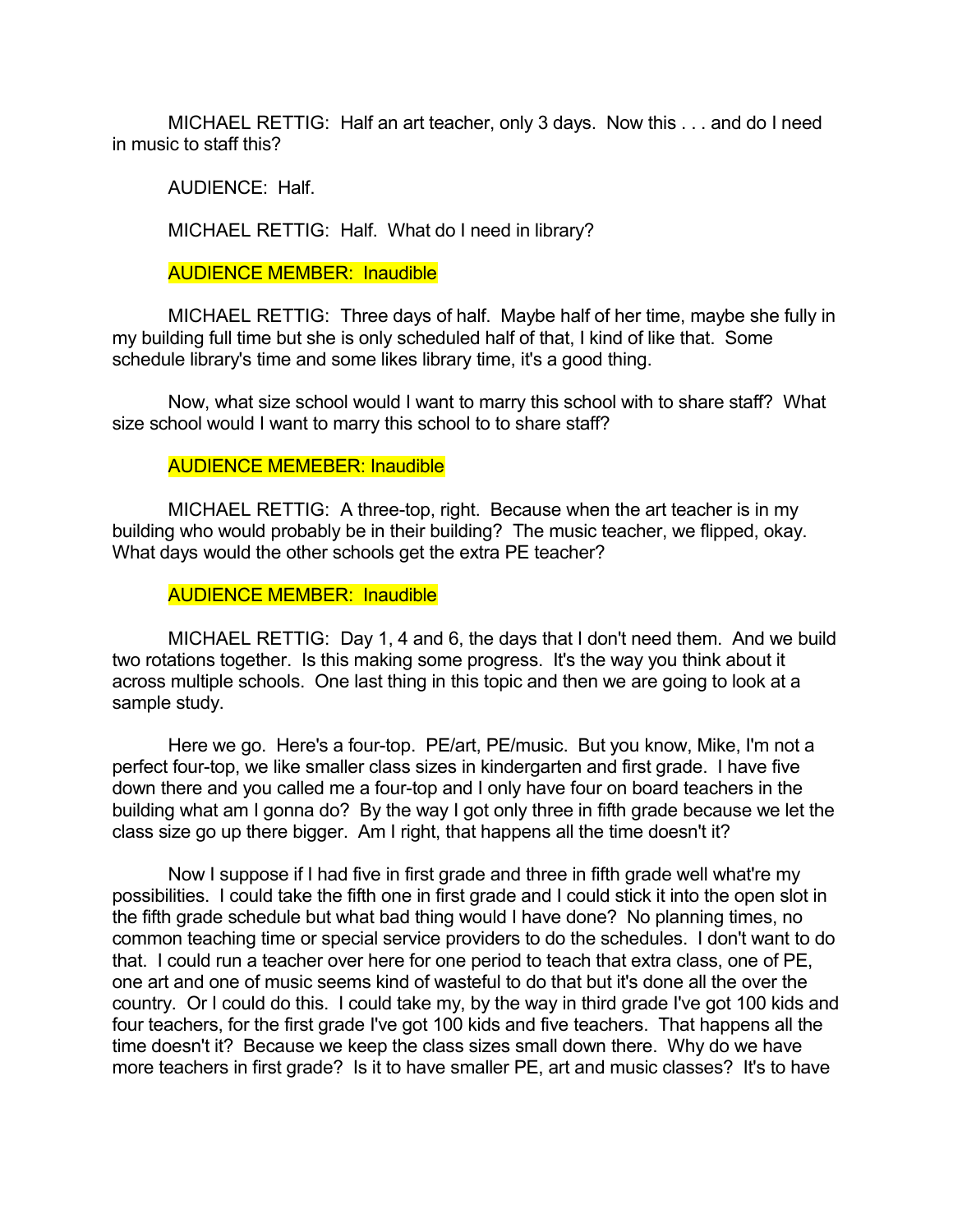smaller language arts and math classes. Why couldn't I just take one of my first grade classes and divide it up among the other four during the Encore time if they all go at the same time and allow a little bit bigger Encore classes. Any of you doing that right now? Does it work, it works. Get a little fussing from Encore teachers? Yeah, but it works. It preserves the comp and planning time.

You don't need to run somebody over, you keep—everybody understand what I just said there? Now is there is a limit to the numbers you will allow can do that? Of course, there is. By the way, that limit varies all of the country. Some places have both they're running classes sizes of 15 to 18. If you give them more than 20 in an Encore class you get run out of town. I also work in Las Vegas where the staffing is so terrible there they'll allow eighty kids in PE with one teacher with 1 teacher's assistant. I know. I taught school long and I'm happy about that.

It's crazy but it varies all over the place but that notion of dividing one class up is not unusual. So I have--let's go. Let's look at an example of a full school schedule and then we'll stop here and go to lunch.

I work with Prince William County Schools and with all 58 of elementary schools but it started with 10 and the 10 that I started with, piloted common planning times, common Encore rotations, the IE period and time out occasions. They were so happy with the scheduling that we did and what it did for their schools that the division of the school district decided to do it for the entire school division all of these 58 elementary schools. We got together a committee, pilot school members, non-pilot school members, administrative teachers and central office folks to deal with the ying and yang of the elementary scheduling framework. What do I mean by the ying and yang? The ying was we must be the same in these ways and the yang was we may be different in these ways.

It is a graphic to illustrate lots of things that happen in school districts not just the scheduling. There has to be this sort of thing okay. Where do we decide with gotta be the same, time allocations. This school district they agreed upon these time allocations. You will notice 390 minutes, and 120 minutes in language arts, 90 minutes in math here. Notice that we reduced the language arts and math in third through fifth grade and gave them more science and social studies time. That is very Virginia. And the reason I said it was very Virginia is we test in science and social studies beginning in third grade. That's kind of what drove that switch there.

What else could we agree on? We agree on they didn't come to a common agreement on Encore rotations. In this school division, there were 58 schools, they were all doing their own thing with Encore. There was site based management. The best we could do was come up with an agreement to that at a minimum ever kid would get one period of art, one period of music and one period of PE every 6 days minimum. If you chose to be on a 4-day rotation you had one art, one music and one PE and one repeat or something else. If you chose to be on a 5-day rotation you had one art, one music, one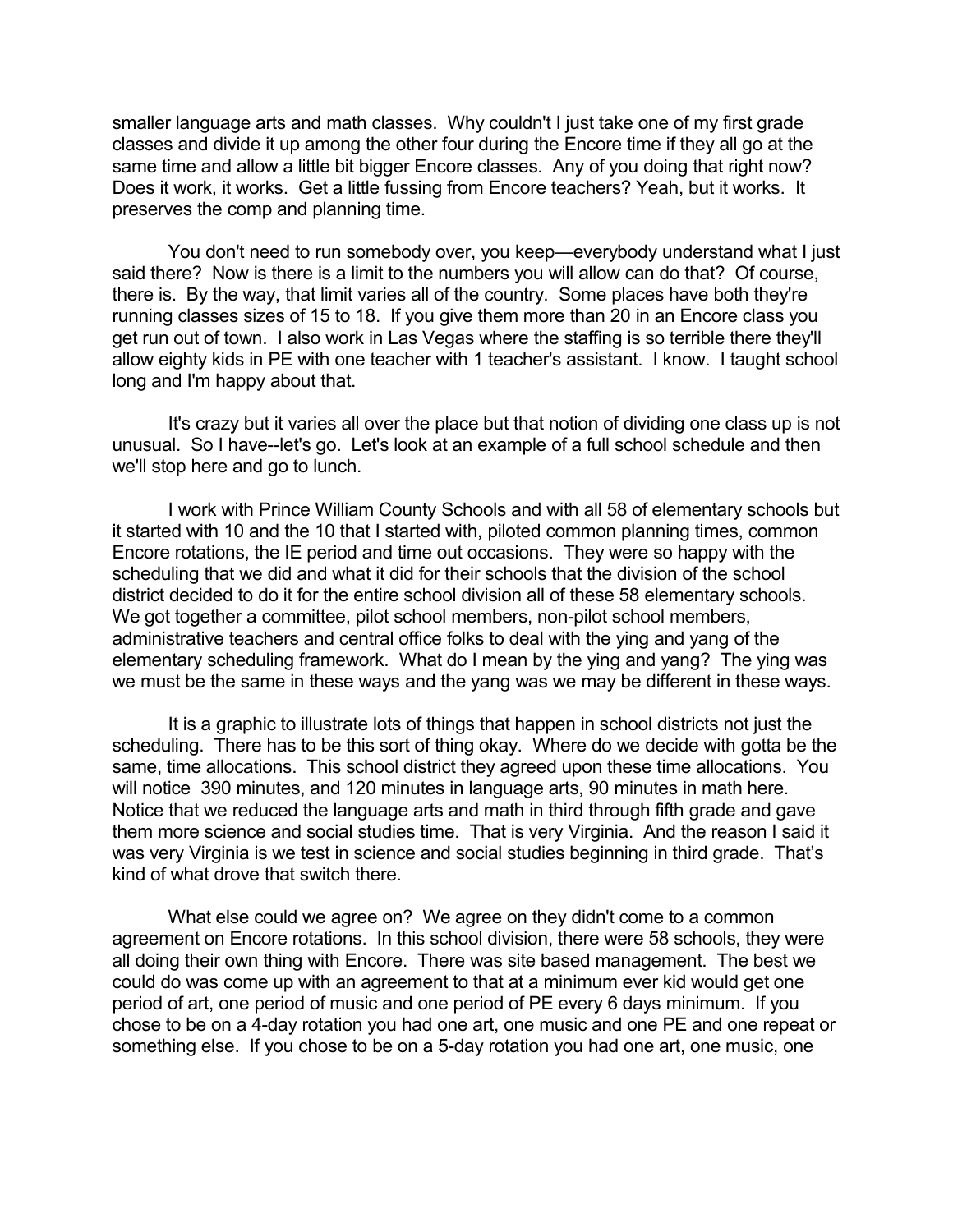PE and repeats or something else. If you went into an 8-day rotation now you would have more than one art, more than one PE, more than one music to meet dib, dib.

The third thing they agreed on was they had an instrumental music program but it was strings and it was only fifth grade. How many of you have instrumental music in your elementary schools? Okay, lots. Usually it's the programs in the northeast is the place where they have the most instrumental music and the most typical program I see like in New York is strings begin in the third grade and band begins in the fourth grade, that's pretty common and some places have less. That's the earliest that I'll see. Most of the south and the west does not have it at all. They had strings in the fifth grade, and strings if you think about the way we do instrumental music we're not going to get through this before we have to go to lunch. I'll stop here and maybe your interest will be whetted.

Strings there, the string person will come in a day, day and a half and what do they do? Pull out small groups of violins, violas, basses and cellos all day long out of the fifth grade and so different kids were gone all day long out of fifth grade classes driving the fifth grade classroom teachers crazy, sometimes that's the big test in here. The instrumental music people pulled them out at different times, it was a rotating schedule, the kids didn't always miss the same thing but it really didn't matter to the classroom teacher because somebody was missing all the time and they were having to catch all up. Am I describing the way it happens often? Remember I said it was a music person I believe in instrumental music in the elementary schools they just got the schedule done.

Here's what they decided to do at Prince William high. They said "we're not taking Encore academics anymore. They divided the school district, all 58 schools, into thirds. One third of the schools were required to take the fifth grade IE period and the fifth grade Encore period put them back to back in the first two periods of the day. One third of the schools were required to take the fifth grade IE period and the fifth grade Encore period and them back to back in the last two periods of the day. One third of the schools had those two periods in the middle of the day.

A strange person would come to your building for two periods as many days a week as it took to get your lessons done in those two periods. They would try to get as many of the kids their lessons during the IP period as was possible; but a kid who needed an intervention during the IE period and still wanted to get a strings lesson we took it out of their Encore time. It came out of their Encore time. Now Encore time is always sacrosanct. You don't pull anything out of there, not here that was our rule. Why was it okay? The Encore schedule, the strings was on a Monday-Friday schedule, the Encores were on rotations, 4-, 6- and 8-day rotations. If you took your lesson out of Encore you didn't miss the same thing all the time. It wasn't like you always missed your PE class or always missed your music class. A strings teacher could work two periods here and then go to the middle school for the rest of the day or work two periods here and then go to another elementary school for two periods and then go to middle school or the high school. You understand what I'm talking about. That's the way we do the schedule.